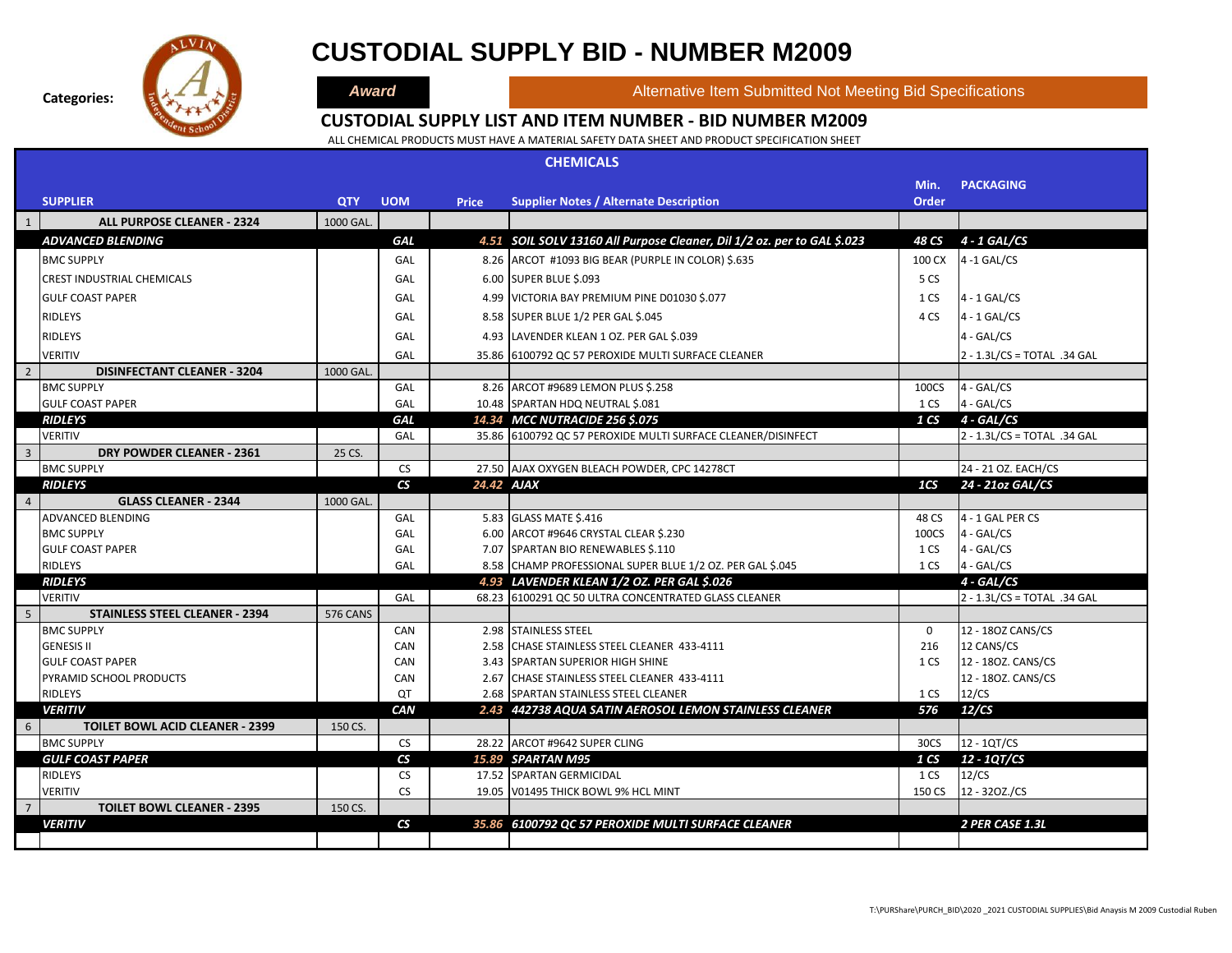

# **CUSTODIAL SUPPLY BID - NUMBER M2009**

**Award Alternative Item Submitted Not Meeting Bid Specifications** 

### **CUSTODIAL SUPPLY LIST AND ITEM NUMBER - BID NUMBER M2009**

| 8  | <b>WHITE BOARD CLEANER - 2358</b>              | 600 CANS. |                          |                                                          |                 |                         |
|----|------------------------------------------------|-----------|--------------------------|----------------------------------------------------------|-----------------|-------------------------|
|    | <b>GENESIS II</b>                              |           | CAN                      | 2.34 CHASE 433-4102                                      | 216             | 12 CANS/CS              |
|    | <b>VERITIV</b>                                 |           | CAN                      | 2.15 V00479 CHALKBOARD CLEANER AEROSOL FOAM              |                 | 12/CS                   |
| 9  | <b>FURNITURE POLISH - 2350</b>                 | 576 QT    |                          |                                                          |                 |                         |
|    | <b>BMC SUPPLY</b>                              |           | EA                       | 4.75 SEALED AIR #4495480 SHINE UP                        | $\Omega$        | 12 - 320Z./CS           |
|    | <b>GULF COAST PAPER</b>                        |           | ΕA                       | 2.78 VICTORIA BAY MULTISURFACE CLEANER F00126            | 1 <sub>CS</sub> | 12 - 320Z./CS           |
|    | <b>VERITIV</b>                                 |           | EA                       | 3.46 V01481 LIQUISHINE MULTISURFACE LEMON                |                 | 12-320Z/CS              |
| 10 | <b>GRAFFITI REMOVER - HEAVY OUTSIDE - 2362</b> | 288 QT.   |                          |                                                          |                 |                         |
|    | <b>GULF COAST PAPER</b>                        |           | $\mathbf{c}$             | 33.80 SPITFIRE                                           | 1 CS            | 12 - 320Z/CS            |
|    | <b>VERITIV</b>                                 |           | <b>CS</b>                | 34.20 9580178 SPITFIRE DIVERSEY POWER CLEANER            |                 | 12 - 320Z/CS            |
| 11 | <b>GRAFFITI REMOVER - LIGHT - 2359</b>         | 288 QT.   |                          |                                                          |                 |                         |
|    | <b>GULF COAST PAPER</b>                        |           | <b>CS</b>                | 55.92 SPARTAN GRAFITTI REMOVER SAC                       | 1 CS            | 12 - 320Z/CS            |
|    | <b>RIDLEYS</b>                                 |           | <b>CS</b>                | 107.88 MULTICLEAN ELIMINATOR III APC                     | 1 CS            | 12/CS                   |
|    | <b>VERITIV</b>                                 |           | $\mathsf{CS}\phantom{0}$ | 34.20 9580178 SPITFIRE DIVERSEY POWER CLEANER            |                 | 12 - 320Z/CS            |
| 12 | <b>HAND SANITIZER - PURELL - 2356</b>          | 300 EA.   |                          |                                                          |                 |                         |
|    | <b>BUCKEYE</b>                                 |           | <b>CS</b>                | 73.50 SYMMETRY FOAMING HAND SANITIZER                    | $\mathbf 0$     | 1.98 GAL/CS 84CS/pallet |
|    | <b>BMC SUPPLY</b>                              |           | EA                       | 19.20 GOJO 190302CT ADVANCED HAND SANITIZER              | $\mathbf 0$     | 2-1200ML/CS             |
|    | <b>GULF COAST PAPER</b>                        |           | EA                       | 10.09 SC JOHNSON PROFESSIONAL IFC1L INSTANT FOAM         | 1 <sub>CS</sub> | 6-1 LITER CARTRIDGE/CS  |
|    | <b>RIDLEYS</b>                                 |           | EA                       | 15.42 PURELL GOJO1903                                    | 1CS             | 2-1200ML/CS             |
|    | <b>RIDLEYS</b>                                 |           | EA                       | 15.70 PURELL GOJO1905                                    |                 | 2-1200ML/CS             |
|    | <b>VERITIV</b>                                 |           | EA                       | 16.08 1905-02 FOAM                                       |                 | 2-1200ML/CS             |
|    | <b>VERITIV</b>                                 |           | ΕA                       | 13.93 1903-02 GEL                                        |                 | 2-1200ML/CS             |
| 13 | <b>SYNTHETIC HAND SOAP - 2357</b>              | 1800 GAL. |                          |                                                          |                 |                         |
|    | <b>ADVANCED BLENDING</b>                       |           | GAL                      | 7.22 HEALTHY HANDS                                       | 48 CS           | 4-1 GAL/CS              |
|    | <b>BMC SUPPLY</b>                              |           | GAL                      | 6.90 ARCOT #9635 SOFT TOUCH                              | 100CS           | 4 GAL/CS                |
|    | <b>GULF COAST PAPER</b>                        |           | <b>GAL</b>               | 3.49 VICTORIA BAY PINK HAND SOAPL00087                   | 1 <sub>CS</sub> | 4-1 GAL/CS              |
|    | <b>RIDLEYS</b>                                 |           | GAL                      | 4.10 CHAMP PROFESSIONAL NICE                             | 1 CS            | 4 GAL/CS                |
|    | <b>VERITIV</b>                                 |           |                          | 71.69 NEXA CONCENTRATE HAND SOAP - CONTROL SYSTEM-ECOLAB |                 | $2-1.3L/CS$             |
| 14 | <b>ODOR NEUTRALIZER - 2334</b>                 | 1000 GAL. |                          |                                                          |                 |                         |
|    | <b>BMC SUPPLY</b>                              |           | GAL                      | 9.95 ARCOT #7750 NEUTRALIZE                              | 100 CS          | 4-1 GAL/CS              |
|    | <b>GULF COAST PAPER</b>                        |           | GAL                      | 9.28 VICTORIA BAY CAPRI LEMON C00001                     | 1 CS            | 4-1GAL/CS               |
|    | <b>RIDLEYS</b>                                 |           | <b>GAL</b>               | 7.38 CHAMP PROFESSIONAL LINEN FRESH                      | 1 <sub>CS</sub> | 4-GAL/CS                |
|    | <b>VERITIV</b>                                 |           |                          | 28.43 BIO ENZYMATIC ODER ELIMINATER 20Z. PER GAL         |                 | $2-1.3L/CS$             |
| 15 | <b>VOMIT POWDER - 2400</b>                     | 144 EA.   |                          |                                                          |                 |                         |
|    | <b>BMC SUPPLY</b>                              |           | EA                       | 8.80 BIG D #166, D-VOUR ABSORBENT POWDER                 | $\mathbf 0$     | 6-160Z/CS               |
|    | <b>CREST INDUSTRIAL CHEMICALS</b>              |           | 10# JUG                  | 15.00 VOMIT POWDER - EACH 1LB = 1.5                      | 5 CS            | 4 GAL/CS                |
|    | <b>RIDLEYS</b>                                 |           | ΕA                       | 2.15 TOLCO SOAK IT 1LB UNIT                              | 1 <sub>CS</sub> | 50/CS                   |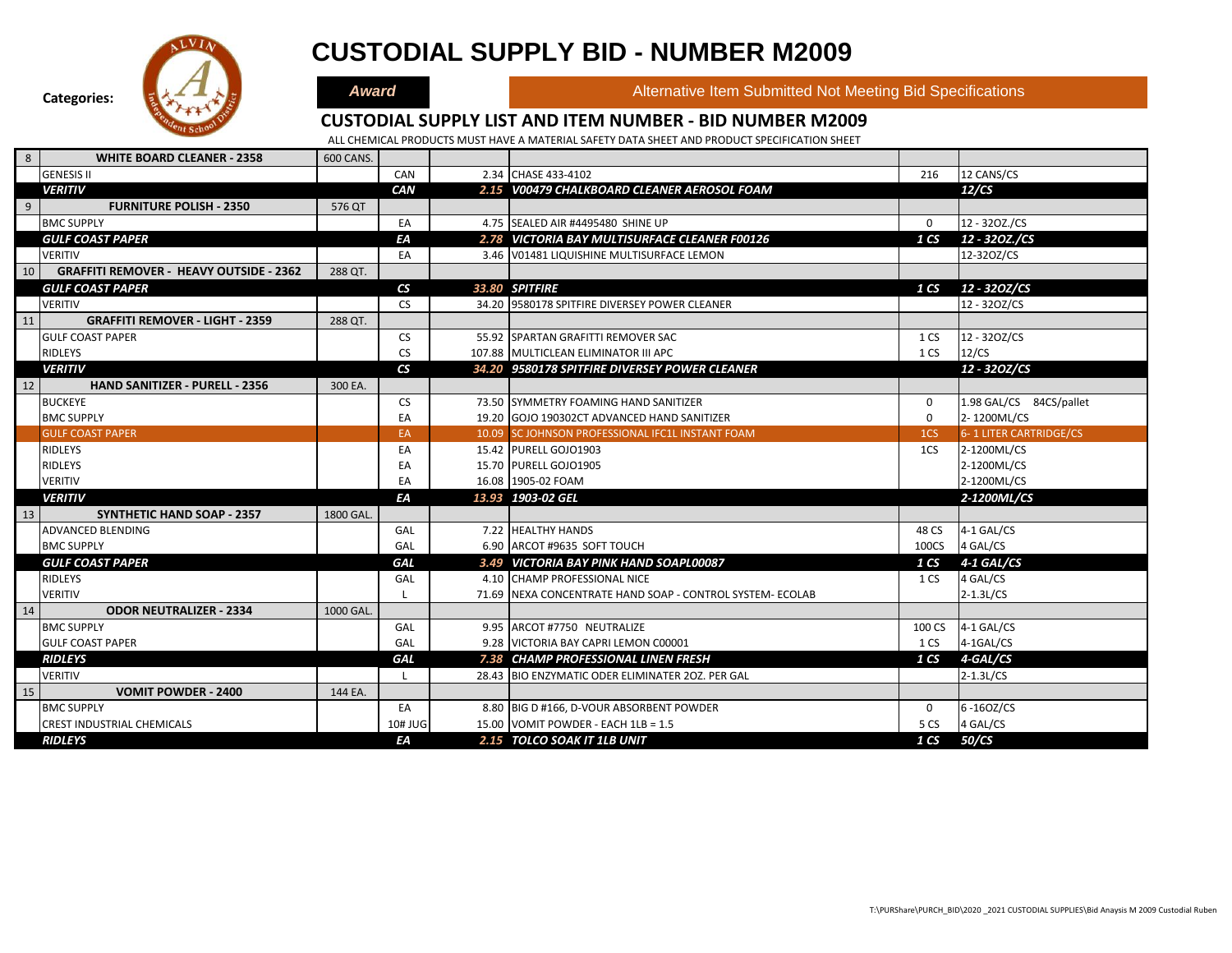

### **CUSTODIAL SUPPLY BID - NUMBER M2009**

**Award Alternative Item Submitted Not Meeting Bid Specifications** 

#### **CUSTODIAL SUPPLY LIST AND ITEM NUMBER - BID NUMBER M2009**

|    | <b>CUSTODIAL FLOOR CARE</b>         |                |            |  |                                                             |                 |                          |  |  |  |  |  |  |
|----|-------------------------------------|----------------|------------|--|-------------------------------------------------------------|-----------------|--------------------------|--|--|--|--|--|--|
| 16 | <b>HIGH SPEED SPRAY BUFF - 2399</b> | <b>500 GAL</b> |            |  |                                                             |                 |                          |  |  |  |  |  |  |
|    | <b>BMC SUPPLY</b>                   |                | GAL        |  | 12.00 ARCOT #9665 FINISH BRITE                              | 144 GL          | 4-1 GAL/CS 30 CS/PALLET  |  |  |  |  |  |  |
|    | <b>GULF COAST PAPER</b>             |                | <b>GAL</b> |  | <b>6.44 SPARTAN SPRAY BUFF</b>                              | 1 CS            | 4 GAL/CS                 |  |  |  |  |  |  |
|    | <b>RIDLEYS</b>                      |                | GAL        |  | 6.80 MISTER 1000                                            | 1 CS            | 4 GAL/CS                 |  |  |  |  |  |  |
|    | <b>VERITIV</b>                      |                | GAL        |  | 12.97 V01445 FLOOR RESTORE UHS LEMON                        | 144             | 4 GAL/CS                 |  |  |  |  |  |  |
| 17 | <b>CARPET SHAMPOO - 2314</b>        | 400 GAL.       |            |  |                                                             |                 |                          |  |  |  |  |  |  |
|    | <b>BMC SUPPLY</b>                   |                | GAL        |  | 9.40 ARCOT #9659 CARPET CARE                                | $\mathbf 0$     | 4-1GAL/CS                |  |  |  |  |  |  |
|    | <b>GULF COAST PAPER</b>             |                | GAL        |  | 8.87 VICTORIA BAY FOAMING CARPET SHAMPOO D00012             | 1CS             | 4-1GAL/CS                |  |  |  |  |  |  |
|    | <b>RIDLEYS</b>                      |                | <b>GAL</b> |  | 6.64 CHAMP VAPOR RUG LA474 - DIL: 10Z. PER GAL \$.0484      | 1 <sub>CS</sub> | 4 GAL/CS                 |  |  |  |  |  |  |
|    | <b>VERITIV</b>                      |                | GAL        |  | 7.10 V01416 PRO X-TRACTOR EXTRATION (400 GAL ORDER)         |                 | 4 GAL/CS                 |  |  |  |  |  |  |
| 18 | UNIVERSAL CARPET SPOTTER RTU - 2348 | 540 QTS        |            |  |                                                             |                 |                          |  |  |  |  |  |  |
|    | <b>BUCKEYE</b>                      |                | QT         |  | 0.40 MARAUDER DIL 1:16,80Z. \$0.96/GAL, \$0.24/QT, 52CS/PT. | 0               | 4 GAL/CS                 |  |  |  |  |  |  |
|    | <b>GULF COAST PAPER</b>             |                | QT         |  | 1.52 SPARTAN SSE CARPET PRESPRAY                            | 1 CS            | 12 QT/CS                 |  |  |  |  |  |  |
|    | <b>RIDLEYS</b>                      |                | QT         |  | 3.72 MULTICLEAN CARPET SPOTTER 910678                       | 1CS             | 12QT/CS                  |  |  |  |  |  |  |
|    | <b>VERITIV</b>                      |                | QT         |  | 1.93 V01418 CARPET SPOT & STAIN (540 QT ORDER)              |                 | 12/320Z/CS               |  |  |  |  |  |  |
| 19 | <b>FLOOR CLEANER - 3214</b>         | 1,200 GAL      |            |  |                                                             |                 |                          |  |  |  |  |  |  |
|    | <b>BMC SUPPLY</b>                   |                | GAL        |  | 5.80 ARCOT #9586 PINK EASY MOP 1/2 OZ. PER GAL              |                 | 4-1 GAL/CS 30 CS/PALLET  |  |  |  |  |  |  |
|    | <b>GULF COAST PAPER</b>             |                | GAL        |  | 6.53 SPARTAN FLOW                                           | 1 CS            | $4 - 1$ GAL/CS           |  |  |  |  |  |  |
|    | <b>RIDLEYS</b>                      |                | GAL        |  | 8.58 CHAMP PROF. SUPER BLUE 1:256                           | 1CS             | 4 GAL/CS                 |  |  |  |  |  |  |
|    | <b>RIDLEYS</b>                      |                | <b>GAL</b> |  | 4.93 LAVENDER KLEAN 1:128                                   |                 | 4 GAL/CS                 |  |  |  |  |  |  |
|    | <b>VERITIV</b>                      |                | GAL        |  | 46.51 610082 QC 34                                          |                 | $2 - 1.3$ L/CS           |  |  |  |  |  |  |
| 20 | <b>DEFOAMER - 2349</b>              | 300 GAL.       |            |  |                                                             |                 |                          |  |  |  |  |  |  |
|    | <b>BMC SUPPLY</b>                   |                | GAL        |  | 9.95 ARCOT #9666 DEFOAM IT                                  | 300 GL          | 4 - 1GAL/CS 30 CS/PALLET |  |  |  |  |  |  |
|    | <b>CREST INDUSTRIAL CHEMICALS</b>   |                | GAL        |  | 39.00 DEFOAMER "S" 50/50 DIL RATIO                          | 5 CS            | $4 - 1$ GAL/CS           |  |  |  |  |  |  |
|    | <b>GULF COAST PAPER</b>             |                | <b>GAL</b> |  | <b>6.23 VICTORIA BAY DEFOAMER</b>                           | 1 CS            | 4 - 1GAL/CS              |  |  |  |  |  |  |
|    | <b>RIDLEYS</b>                      |                | GAL        |  | 8.53 CHAMP PROFESSIONAL DEFOAMER                            | 1CS             | 4 GAL/CS                 |  |  |  |  |  |  |
|    | <b>VERITIV</b>                      |                | GAL        |  | 10.79 V01414 CARPET DEFOAMER 1 OZ./ 1:128                   | 300 GL          | 4 GAL/CS                 |  |  |  |  |  |  |
| 21 | 24" DUST MOP FRAME - 7031           | 84 EA.         |            |  |                                                             |                 |                          |  |  |  |  |  |  |
|    | <b>BMC SUPPLY</b>                   |                | EA         |  | 2.25 BBO-24 #170424                                         | 84 EA           | DZ                       |  |  |  |  |  |  |
|    | <b>BUCKEYE</b>                      |                | EA         |  | 2.35 O'CEDAR 96124                                          | 0               | 12/CS                    |  |  |  |  |  |  |
|    | <b>GENESIS II</b>                   |                | EA         |  | 2.59 BB170424                                               | 24              | 12/CS                    |  |  |  |  |  |  |
|    | <b>GULF COAST PAPER</b>             |                | EA         |  | 2.40 NEXSTEP 96124                                          | 1 CS            | 12/CS                    |  |  |  |  |  |  |
|    | PYRAMID SCHOOL PRODUCTS             |                | EA         |  | 1.99 ABCO BH24524                                           |                 | 12/CS                    |  |  |  |  |  |  |
|    | <b>VERITIV</b>                      |                | EА         |  | 1.53 5 X 24 FRAME                                           | 84              | 12/CS                    |  |  |  |  |  |  |
| 22 | <b>48" DUST MOP FRAME - 7011</b>    | 84 EA.         |            |  |                                                             |                 |                          |  |  |  |  |  |  |
|    | <b>BMC SUPPLY</b>                   |                | EA         |  | 3.10 BBP-48 #170448                                         | 84              | <b>DZ</b>                |  |  |  |  |  |  |
|    | <b>BUCKEYE</b>                      |                | EA         |  | 4.54 O'CEDAR 96048                                          | $\mathbf 0$     | 12/CS                    |  |  |  |  |  |  |
|    | <b>GENESIS II</b>                   |                | EA         |  | 3.28 BB170448                                               | 24              | 12/CS                    |  |  |  |  |  |  |
|    | <b>GULF COAST PAPER</b>             |                | EA         |  | 4.64 NEXSTEP 96148                                          | 1 CS            | 12/CS                    |  |  |  |  |  |  |
|    | PYRAMID SCHOOL PRODUCTS             |                | EA         |  | 3.89 ABCO BH24548                                           |                 | 12/CS                    |  |  |  |  |  |  |
|    | <b>VERITIV</b>                      |                | ΕA         |  | 2.74 5 X 48 FRAME                                           | 84              | 12/CS                    |  |  |  |  |  |  |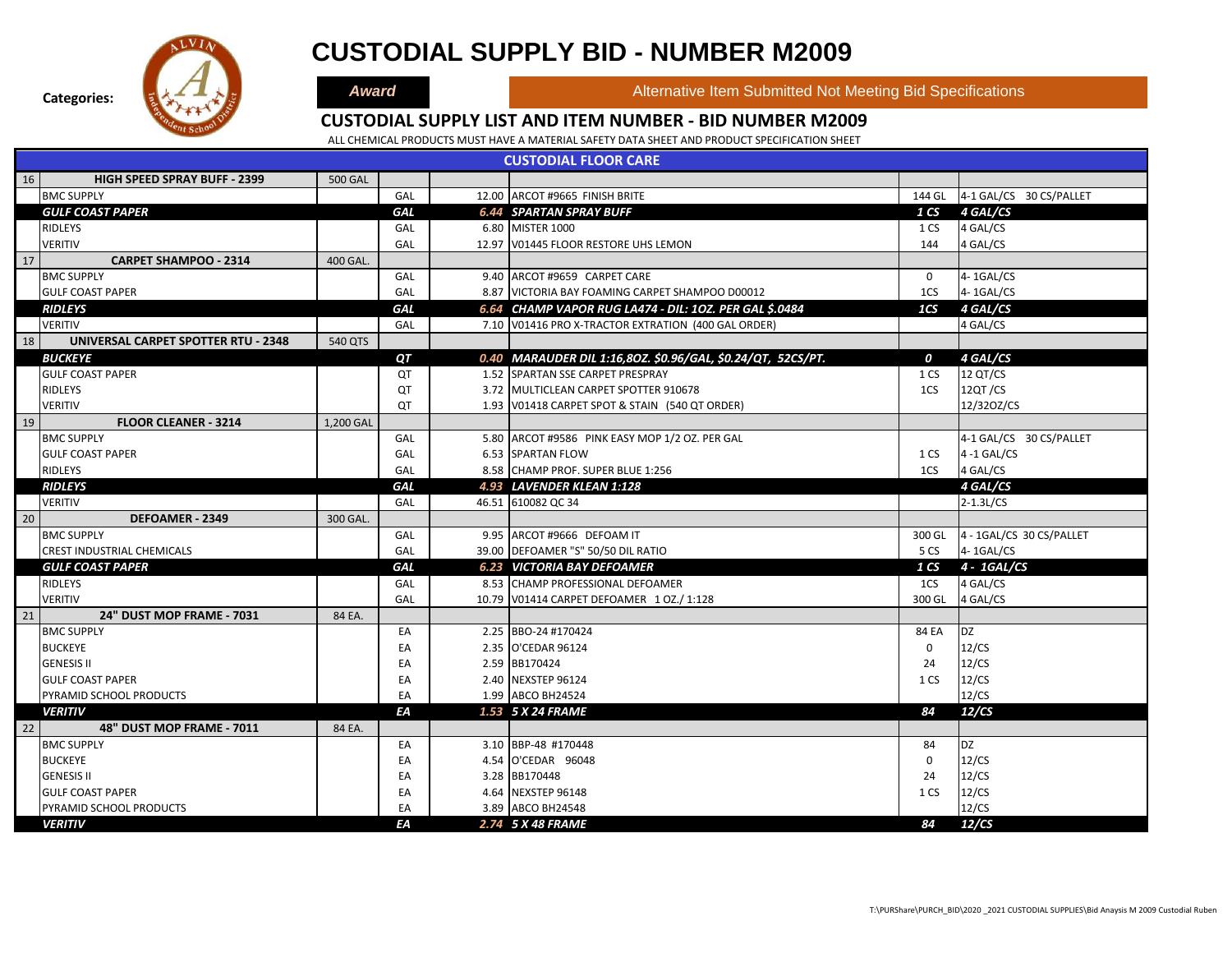

### **CUSTODIAL SUPPLY BID - NUMBER M2009**

**Award Alternative Item Submitted Not Meeting Bid Specifications** 

#### **CUSTODIAL SUPPLY LIST AND ITEM NUMBER - BID NUMBER M2009**

| 23 | 60" DUST MOP FRAME - 7012             | 84 EA.   |      |                                                |                 |                           |
|----|---------------------------------------|----------|------|------------------------------------------------|-----------------|---------------------------|
|    | <b>BMC SUPPLY</b>                     |          | EA   | 4.90 BBP-60                                    | 84              | <b>DZ</b>                 |
|    | <b>BUCKEYE</b>                        |          | EA   | 5.77 O'CEDAR 96060                             | $\mathbf 0$     | 6/CS                      |
|    | <b>GENESIS II</b>                     |          | EA   | 4.72 BB170460                                  | 24              | 12/CS                     |
|    | <b>GULF COAST PAPER</b>               |          | EA   | 5.90 NEXSTEP 96160                             | 1CS             | 6/CS                      |
|    | PYRAMID SCHOOL PRODUCTS               |          | EA   | 4.99 ABCO BH24560                              |                 | 12/CS                     |
|    | <b>VERITIV</b>                        |          | EA   | 6.03 5 X 60 FRAME (ORDER QTY. 84 EA)           |                 | 12/CS                     |
| 24 | <b>DUST MOP HEAD - 24"-4224</b>       | 288 EA.  |      |                                                |                 |                           |
|    | <b>BMC SUPPLY</b>                     |          | EA   | 3.55 BBP 24-5 #170224                          | 288             | <b>DZ</b>                 |
|    | <b>BUCKEYE</b>                        |          | EA   | 3.72 O'CEDAR 96024                             | 0               | 12/CS                     |
|    | <b>GENESIS II</b>                     |          | EA   | 3.48 HC5X24MAT                                 | 36              | 12/CS                     |
|    | <b>GULF COAST PAPER</b>               |          | EA   | 3.80 NEXSTEP 96024                             | 1 CS            | 12/CS                     |
|    | <b>PYRAMID SCHOOL PRODUCTS</b>        |          | EA   | 2.99 BETTER BRUSH 170224                       |                 | 12/CS                     |
|    | <b>VERITIV</b>                        |          | EA   | 3.33 V04420 DUST MOP HEAD 5X24                 |                 | 6/CS                      |
| 25 | <b>DUST MOP HEAD - 48" - 4248</b>     | 144 EA.  |      |                                                |                 |                           |
|    | <b>BMC SUPPLY</b>                     |          | EA   | 5.70 BBP 48-5 #170248                          | 144             | <b>DZ</b>                 |
|    | <b>BUCKEYE</b>                        |          | EA   | 5.98 O'CEDAR                                   | 0               | 12/CS                     |
|    | <b>GENESIS II</b>                     |          | EA   | 5.08 HC5X48MAT                                 | 24              | 12/CS                     |
|    | <b>GULF COAST PAPER</b>               |          | EA   | 6.11 NEXSTEP 96048                             | 1 CS            | 12/CS                     |
|    | <b>PYRAMID SCHOOL PRODUCTS</b>        |          | EA   | 4.89 BETTER BRUSH 170248                       |                 | 12/CS                     |
|    | <b>VERITIV</b>                        |          | EA   | 8.42 V04427 DUST MOP HEAD 5X48                 |                 | 6/CS                      |
| 26 | <b>DUST MOP HEAD - 60" - 4260</b>     | 144 EA.  |      |                                                |                 |                           |
|    | <b>BMC SUPPLY</b>                     |          | EA   | 7.30 BBP-60-5 #171060                          | 144             | <b>DZ</b>                 |
|    | <b>BUCKEYE</b>                        |          | EA   | 7.63 O'CEDAR                                   | $\mathbf 0$     | 12/CS                     |
|    | <b>GENESIS II</b>                     |          | EA   | 7.08 HC5X60MAT/BB171060                        | 24              | 12/CS                     |
|    | <b>GULF COAST PAPER</b>               |          | EA   | 7.80 NEXSTEP 96060                             | 1 CS            | 12/CS                     |
|    | <b>PYRAMID SCHOOL PRODUCTS</b>        |          | EA   | 5.89 BETTER BRUSH 171060                       |                 | 12/CS                     |
| 27 | DUST MOP OIL - 2397                   | 600 GAL. |      |                                                |                 |                           |
|    | <b>BMC SUPPLY</b>                     |          | GL   | 24.50 ARCOT #9587 ATTRACT                      |                 | 4-1GAL/CS 30 CS/PALLET    |
|    | <b>RIDLEYS</b>                        |          | GL   | 18.50 LA75 MOP DRESSING                        |                 | 1 CS 4-1GAL/CS            |
|    | <b>GULF COAST PAPER</b>               |          | GL   | <b>6.68 SPARTAN DUST MOP TREATMENT</b>         | 1 <sub>CS</sub> | $4 - 1$ GAL/CS            |
| 28 | <b>FLOOR FINISH WAX - 3264</b>        | 900 BX.  |      |                                                |                 |                           |
|    | <b>DISTRICT STANDARD *CLARION 25*</b> |          |      |                                                |                 |                           |
|    | <b>BMC SUPPLY</b>                     |          | 5 GL | 99.50 ARCOT #9664 FLEXSHEEN (25% FLOOR FINISH) | 100 CS          | 4-1GAL/CS 30 CS/PALLET    |
|    | <b>BUCKEYE</b>                        |          | 5 GL | 54.00 BUCKEYE CLARION 25 W/MICROBAN            | 0               | 5 GAL PER PK 40 CS/PALLET |
|    | <b>RIDLEYS</b>                        |          | 5 GL | 42.50 CHAMP PROF. DIAMOND GLOSS                | $\mathbf{1}$    | <b>5 GAL PAIL</b>         |
|    | <b>RIDLEYS</b>                        |          | 5 GL | 66.00 CHAMP PROF. ESSENTIAL BRAND              |                 | <b>5 GAL PAIL</b>         |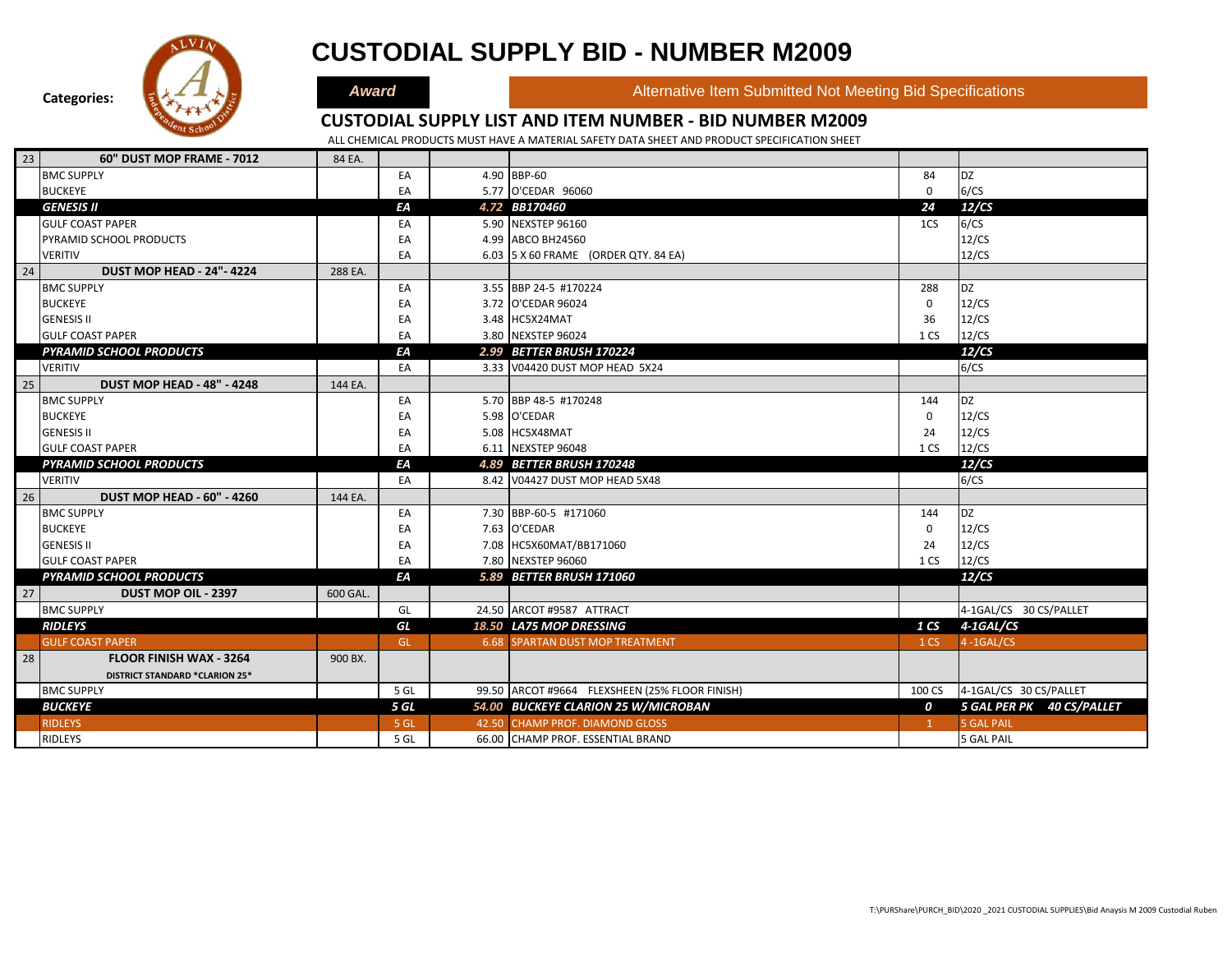

|    | <b>PYRAMID SCHOOL PRODUCTS</b>         |         | $\mathsf{CS}$            | 10.79 ACS 72-20                                       |             | 5/CS  |
|----|----------------------------------------|---------|--------------------------|-------------------------------------------------------|-------------|-------|
|    | <b>RIDLEYS</b>                         |         | <b>CS</b>                | 11.36 NORTON                                          | 1 CS        |       |
|    | <b>VERITIV</b>                         |         | <b>CS</b>                | 12.31 V02057                                          |             | 5/CS  |
| 30 | <b>FLOOR PAD, BLUE 27 IN. - 4617</b>   | 200 CS. |                          |                                                       |             |       |
|    | <b>GENESIS II</b>                      |         | ΕA                       | 4.83 5109                                             | <b>25CS</b> | 5/CS  |
|    | <b>GULF COAST PAPER</b>                |         | EA                       | 5.53 AMERICO 402856 BLUE                              | 1 CS        | 5/CS  |
|    | PYRAMID SCHOOL PRODUCTS                |         | EA                       | 4.95 ACS 52-27                                        |             | 2/CS  |
|    | <b>RIDLEYS</b>                         |         | EA                       | 4.94 NORTON                                           | 1 CS        | 5/CS  |
| 31 | FLOOR PAD, COCO 20 IN. - 4612          | 400 CS. |                          |                                                       |             |       |
|    | <b>BMC SUPPLY</b>                      |         | <b>CS</b>                | 17.70 BWK 4020ULT 20" FLOOR PAD-UTL                   | $\mathbf 0$ | 5/CS  |
|    | <b>GULF COAST PAPER</b>                |         | <b>CS</b>                | 14.45 AMERICO 405420 COCONUT BURNISHING               | 1 CS        | 5/CS  |
|    | <b>PYRAMID SCHOOL PRODUCTS</b>         |         | $\mathsf{CS}\phantom{0}$ | 10.79 ACS 35-20                                       |             | 5/CS  |
|    | <b>RIDLEYS</b>                         |         | <b>CS</b>                | 12.10 NORTON                                          | 1 CS        | 5/CS  |
|    | <b>VERITIV</b>                         |         | <b>CS</b>                | 12.81 10859525                                        |             | 5/CS  |
| 32 | FLOOR PAD, GORILLA 20 IN. - 4613       | 300 CS. |                          |                                                       |             |       |
|    | <b>BUCKEYE</b>                         |         | $\mathsf{CS}\phantom{0}$ | 10.93 ACS 37-20                                       | 0           | 5/CS  |
|    | <b>GENESIS II</b>                      |         | <b>CS</b>                | 11.26 57804                                           | 50 CS       | 5/CS  |
|    | <b>GULF COAST PAPER</b>                |         | <b>CS</b>                | 12.33 AMERICO 401720 PORKO NATURAL                    | 1 CS        | 5/CS  |
|    | PYRAMID SCHOOL PRODUCTS                |         | <b>CS</b>                | 54.99 DBG 1500-20                                     |             | 2/CS  |
|    | <b>RIDLEYS</b>                         |         | <b>CS</b>                | 12.10 NORTON                                          | 1 CS        | 5/CS  |
| 33 | <b>FLOOR PAD, GREEN 20 IN. - 4619</b>  | 400 CS. |                          |                                                       |             |       |
|    | <b>BMC SUPPLY</b>                      |         | <b>CS</b>                | 17.20 BWK 1420 GRE 20" FLOOR PAD                      | 0           | 5/CS  |
|    | <b>BUCKEYE</b>                         |         | <b>CS</b>                | 10.93 ACS 55-20                                       | 0           | 5/CS  |
|    | <b>GENESIS II</b>                      |         | <b>CS</b>                | 11.18 54264                                           | 50 CS       | 5/CS  |
|    | <b>GULF COAST PAPER</b>                |         | <b>CS</b>                | 12.10 AMERICO 400320 GREEN SCRUB                      | 1 CS        | 5/CS  |
|    | <b>PYRAMID SCHOOL PRODUCTS</b>         |         | $\mathsf{CS}\phantom{0}$ | 10.79 ACS 55-20                                       |             | 5/CS  |
|    | <b>RIDLEYS</b>                         |         | <b>CS</b>                | 11.36 NORTON                                          | 1 CS        | 5/CS  |
|    | <b>VERITIV</b>                         |         | <b>CS</b>                | 12.31 V02059                                          |             | 5/CS  |
| 34 | FLOOR PAD MAROON 20 IN. EPP PAD - 2625 | 200 CS. |                          |                                                       |             |       |
|    | <b>BUCKEYE</b>                         |         | CS                       | 31.00 ACS 57-20                                       | $\mathbf 0$ | 10/CS |
|    | <b>GENESIS II</b>                      |         | <b>CS</b>                | 38.68 14691                                           | 25 CS       | 10/CS |
|    | <b>GULF COAST PAPER</b>                |         | <b>CS</b>                | 44.34 AMERICO 420720 ECO PREP CHEMICAL FREE STRIPPING | 1 CS        | 10/CS |
|    | PYRAMID SCHOOL PRODUCTS                |         | CS                       | 22.98 ACS 47-20                                       |             | 10/CS |
|    | <b>RIDLEYS</b>                         |         | <b>CS</b>                | 41.19 NORTON                                          | 1 CS        | 10/CS |
|    | <b>VERITIV</b>                         |         | <b>CS</b>                | 46.90 V02331 175-600 MAROON                           |             | 10/CS |
| 35 | FLOOR PAD MAROON 14 IN, SPP - 4624     | 150 CS  |                          |                                                       |             |       |
|    | <b>BUCKEYE</b>                         |         | $\mathsf{CS}\phantom{0}$ | 19.50 E.MAR15                                         | 0           | 5/EA  |
|    |                                        |         |                          |                                                       |             |       |

**CUSTODIAL SUPPLY BID - NUMBER M2009**

**Categories:**

29 **FLOOR PAD, BLACK 20 IN. - 4615** 400 CS.

**Award Alternative Item Submitted Not Meeting Bid Specifications** 

### **CUSTODIAL SUPPLY LIST AND ITEM NUMBER - BID NUMBER M2009**

ALL CHEMICAL PRODUCTS MUST HAVE A MATERIAL SAFETY DATA SHEET AND PRODUCT SPECIFICATION SHEET

**CHEMICALS** 

BMC SUPPLY CS CS 20.220 BWK 4020 BLA<br>BUCKEYE DELLE CS 10.93 ACS 72-20 20 CS 10.93 ACS 72-20 20 CS 10.94 ACS 72-20 20 CS 20 CS 20 CS 20 CS 20 CS 20 BUCKEYE CS 10.93 ACS 72-20 0 5/CS GENESIS II CS 2006 SENESIS II CS 2006 SENESIS II CS 3/CS 3/CS 50 CS 3/CS 50 CS 50 CS 50 CS 50 CS 50 CS 50 CS 5 GULF COAST PAPER COMPUTER COMPUTER COMPUTER COMPUTER COMPUTER COMPUTER COMPUTER COMPUTER COMPUTER COMPUTER COMPUTER SERVES AND LOSS IN LOSS IS A LOSS IS A LOSS IS A LOSS IS A LOSS IS A LOSS IS A LOSS IS A LOSS IS A LOS IS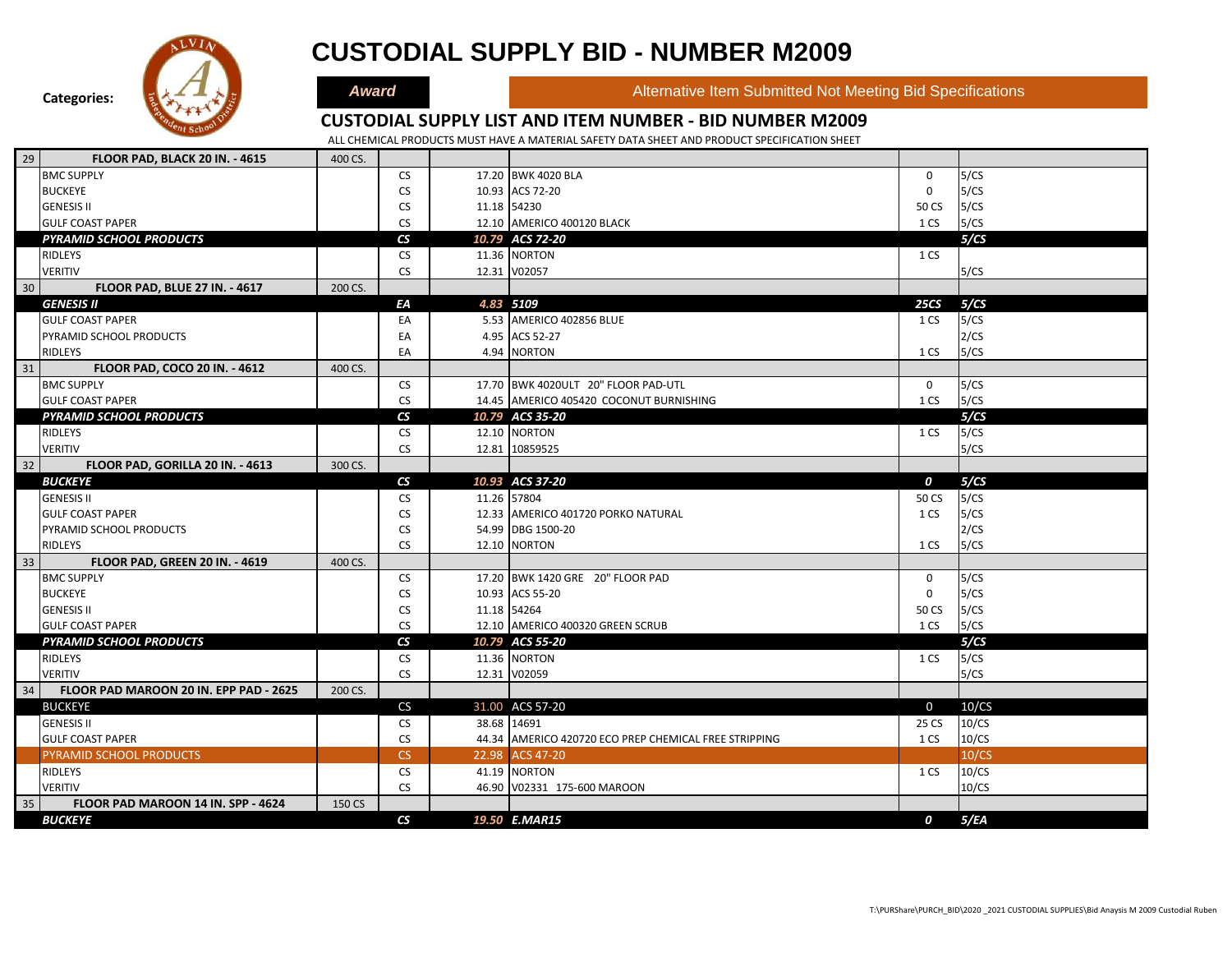

### **CUSTODIAL SUPPLY BID - NUMBER M2009**

**Award Alternative Item Submitted Not Meeting Bid Specifications** 

#### **CUSTODIAL SUPPLY LIST AND ITEM NUMBER - BID NUMBER M2009**

| 36 | FLOOR PAD, RED 15 IN. - 4618          | 150 CS   |                          |                                                                   |                  |                        |
|----|---------------------------------------|----------|--------------------------|-------------------------------------------------------------------|------------------|------------------------|
|    | <b>BMC SUPPLY</b>                     |          | <b>CS</b>                | 12.00 BWK 4015 RED 15" FLOOR PAD                                  | $\mathbf 0$      | 5/CS                   |
|    | <b>BUCKEYE</b>                        |          | $\mathsf{CS}\phantom{0}$ | 7.30 ACS 51-15                                                    | $\boldsymbol{o}$ | 5/CS                   |
|    | <b>GENESIS II</b>                     |          | <b>CS</b>                | 8.78 54274                                                        | 50 CS            | 5/CS                   |
|    | <b>GULF COAST PAPER</b>               |          | <b>CS</b>                | 7.96 AMERICO 404415                                               | 1 CS             | 5/CS                   |
|    | PYRAMID SCHOOL PRODUCTS               |          | CS                       | 7.59 ACS 51-15                                                    |                  | 5/CS                   |
|    | RIDLEYS                               |          | <b>CS</b>                | 8.56 NORTON                                                       | 1 CS             | 5/CS                   |
| 37 | FLOOR PAD, RED 20 IN. - 4614          | 350 CS   |                          |                                                                   |                  |                        |
|    | <b>BMC SUPPLY</b>                     |          | <b>CS</b>                | 17.20 BWK 4020 RED 20" FLOOR PAD                                  | $\mathbf 0$      | 5/CS                   |
|    | <b>BUCKEYE</b>                        |          | <b>CS</b>                | 10.94 ACS 51-20                                                   | 0                | 5/CS                   |
|    | <b>GENESIS II</b>                     |          | <b>CS</b>                | 11.18 54279                                                       | 50 CS            | 5/CS                   |
|    | <b>GULF COAST PAPER</b>               |          | <b>CS</b>                | 12.10 AMERICO 404420                                              | 1 CS             | 5/CS                   |
|    | <b>PYRAMID SCHOOL PRODUCTS</b>        |          | $\mathsf{CS}\phantom{0}$ | 10.79 ACS 51-20                                                   |                  | 5/CS                   |
|    | <b>RIDLEYS</b>                        |          | <b>CS</b>                | 11.36 NORTON                                                      |                  | 5/CS                   |
|    | <b>VERITIV</b>                        |          | <b>CS</b>                | 12.31 V01762                                                      |                  | 5/CS                   |
| 38 | <b>FLOOR STRIPPER/RELIABLE - 3280</b> | 250 CS   |                          |                                                                   |                  |                        |
|    | <b>BMC SUPPLY</b>                     |          | 5 GL                     | 43.00 FLOOR SCIENCE #DVO CBD540434                                |                  | 4-1GAL/CS 30 CS/PALLET |
|    | <b>BUCKEYE</b>                        |          | 5 GL                     | 47.00 BUCKEYE SWAT N.A. (50355000)                                | $\mathbf 0$      | 5/UNIT 40 UNITS/PALLET |
|    | <b>GULF COAST PAPER</b>               |          | 5 GL                     | 44.50 SPARTAN SHINELINE EMULSIFIER PLUS                           | 1 CS             | <b>5 GAL PAIL</b>      |
|    | RIDLEYS                               |          | 5 GL                     | 34.76 CHAMP PROFESSIONAL SUPER STRIPPER 2X                        | 1PL              | <b>5 GAL PAIL</b>      |
|    | <b>VERITIV</b>                        |          | $\mathsf{CS}$            | 28.44 V01458 SUPER STRIP NON AMMONIATED (250 CS ORDER)            |                  | <b>5 GAL PAIL</b>      |
| 39 | FLOOR STRIPPER/STEP SPARTAN - 3200    | 250 CS   |                          |                                                                   |                  |                        |
|    | <b>BMC SUPPLY</b>                     |          | <b>CAN</b>               | 3.86 BWK 353ACT                                                   | $\overline{0}$   | 12-60Z CAN/CS          |
|    | <b>BUCKEYE</b>                        |          | 5 GL                     | 47.00 BUCKEYE SWAT N.A. (50355000)                                | $\overline{0}$   | 5/UNIT 40 UNITS/PALLET |
|    | <b>GULF COAST PAPER</b>               |          | 5 GL                     | 48.05 SPARTAN STEP DOWN                                           | 1 <sub>CS</sub>  | <b>5 GAL PAIL</b>      |
|    | <b>RIDLEYS</b>                        |          | 5 GL                     | 37.20 SPARTAN NAD-75                                              | 1PL              | <b>5 GAL PAIL</b>      |
| 40 | <b>GUM FREEZE REMOVER - 2341</b>      | 288 CANS |                          |                                                                   |                  |                        |
|    | <b>BMC SUPPLY</b>                     |          |                          | 3.86 BWK 353ACT                                                   | 0                | 12/60Z CANS/CS         |
|    | <b>GENESIS II</b>                     |          | CAN                      | 2.21 433-4107                                                     | 18 CS            | 12/CS                  |
|    | <b>GULF COAST PAPER</b>               |          | CAN                      | 3.23 SPARTAN CHEWING GUM REMOVER                                  | 1 <sub>CS</sub>  | 12-200Z CAN/CS         |
|    | PYRAMID SCHOOL PRODUCTS               |          | CAN                      | 2.17 CHASE 433-4107                                               |                  | 12-5.50Z/CS            |
|    | <b>RIDLEYS</b>                        |          | CAN                      | 2.27 ABC COMPOUNDING GUM REMOVER FREESE                           | 1 CS             | 70Z CAN 12/CS          |
|    | <b>VERITIV</b>                        |          | CAN                      | 2.21 442274 GUM REMOVER AEROSOL CHERRY 6.5 OZ (288 CAN ORDER) RTU |                  | 12/CS                  |
| 41 | <b>WET MOP HANDLE - 4180</b>          | 288 EA.  |                          |                                                                   |                  |                        |
|    | <b>BMC SUPPLY</b>                     |          | EA                       | 6.25 BBP 150960 (1" X 6" BLACK) - WRONG HANDLE                    | 288              | DZ.                    |
|    | <b>BUCKEYE</b>                        |          | EA                       | 6.97 O'CEDAR 6542 - WRONG STYLE                                   | $\overline{0}$   | 12/CS                  |
|    | <b>GENESIS II</b>                     |          | EA                       | 7.54 5148-F                                                       | 5 CS             | 12/CS                  |
|    | <b>RIDLEYS</b>                        |          | EA                       | 13.00 WH 60 WHITE HANDLE                                          | 1CS              | 12/CS                  |
|    | <b>GULF COAST PAPER</b>               |          | EA                       | 7.12 NEXSTEP 6542                                                 | 1 <sub>CS</sub>  | 12/CS                  |
|    | PYRAMID SCHOOL PRODUCTS               |          | EA                       | 6.99 ABCO 01208NB                                                 |                  | 6/CS                   |
|    | <b>VERITIV</b>                        |          | EA                       | 13.56 H246 RD00 HANDLE,20" RUBBERMAID FIBERGLASS PLAST HEAD RED   |                  | 12/CS                  |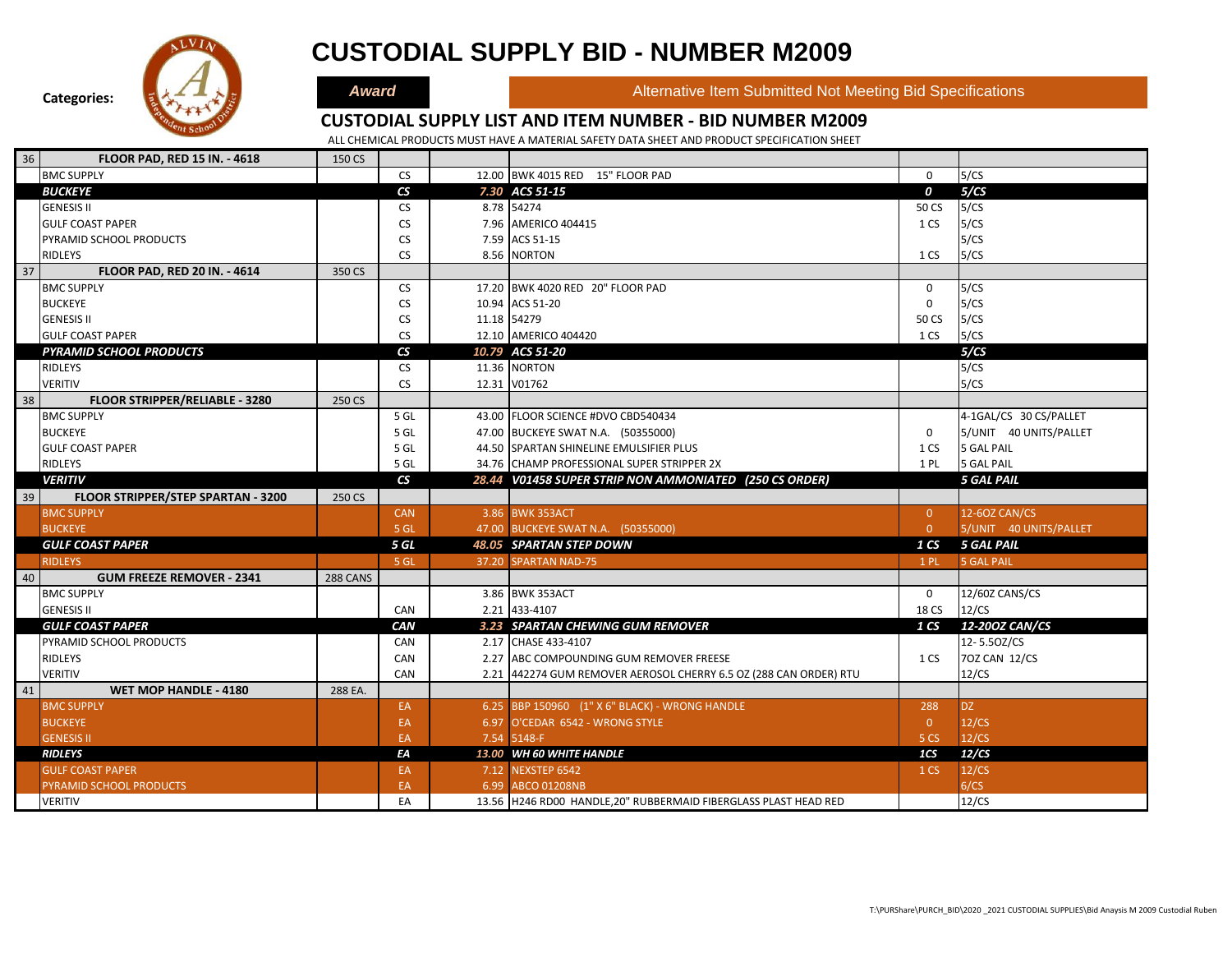

# **CUSTODIAL SUPPLY BID - NUMBER M2009**

**Award Alternative Item Submitted Not Meeting Bid Specifications** 

### **CUSTODIAL SUPPLY LIST AND ITEM NUMBER - BID NUMBER M2009**

| 42 | LIVE ENZYMES - 2329                     | <b>1000 GAL</b> |           |                                                        |                  |                |
|----|-----------------------------------------|-----------------|-----------|--------------------------------------------------------|------------------|----------------|
|    | <b>ADVANCED BLENDING</b>                |                 | GL        | 5.68 ZYME ALIVE                                        |                  | 4-1 GAL/CS     |
|    |                                         |                 |           |                                                        | 48 CS            |                |
|    | <b>BMC SUPPLY</b>                       |                 | GL        | 17.40 ITW 23301 LIQUID ALIVE DIGESTER                  | $\mathbf 0$      | 4-1 GAL/CS     |
|    | <b>GULF COAST PAPER</b>                 |                 | GL        | 8.62 VICTORIA BAY ENZYME CLEANER C99921                | 1 CS             | $4 - 1$ GAL/CS |
|    | <b>RIDLEYS</b>                          |                 | GL        | 11.39 CHAMP PROFESSIONAL ODOR B DEAD                   | 1CS              | 4 GAL/CS       |
|    | <b>VERITIV</b>                          |                 | GL        | 8.32 V01476 LIQUILIVE BIO ENZYMER                      | 1000             | <b>RTU</b>     |
|    | <b>VERITIV</b>                          |                 |           | 28.43 BIO ENZYMATIC ODOR ELIMINATER                    | 44               | 20Z PER GAL    |
| 43 | <b>MOP WRINGER 7 BUCKET, DOWN PRESS</b> | 50 EA.          |           |                                                        |                  |                |
|    | WRINGER 20/40 OZ,. 35 Qt - 4020         |                 |           |                                                        |                  |                |
|    | <b>BMC SUPPLY</b>                       |                 | <b>ST</b> | 49.50 BBP #153035 MOPPING OUTFIT                       | 50               | 1 SET/CS       |
|    | <b>BUCKEYE</b>                          |                 | <b>ST</b> | 51.52 O'CEDAR 96989                                    | $\mathbf 0$      | 1 SET/CS       |
|    | <b>GENESIS II</b>                       |                 | <b>ST</b> | 73.84 CONTINENTAL 335-37YW                             | 25               | 1 SET/CS       |
|    | <b>GULF COAST PAPER</b>                 |                 | EA        | 52.67 NEXSTEP 96989                                    | $\mathbf{1}$     | 1 EA           |
|    | <b>VERITIV</b>                          |                 | EA        | 50.65 7580-88 MOPPING SYSTEM (ORDER QTY. 50)           |                  | 1 SET/CS       |
| 44 | <b>FINISHING MOP - 4127</b>             | 288 EA.         |           |                                                        |                  |                |
|    | <b>BMC SUPPLY</b>                       |                 | EA        | 5.55 BBP #160824 FINISH MOP                            | 288              | DZ             |
|    | <b>BUCKEYE</b>                          |                 | EA        | 4.29 O'CEDAR 97312                                     | $\mathbf 0$      | 12/CS          |
|    | <b>GENESIS II</b>                       |                 | EA        | 4.28 HC-78MBW/NB                                       | 2 CS             | 12/CS          |
|    | <b>GULF COAST PAPER</b>                 |                 | EA        | 4.38 NEXSTEP 97312                                     | 1 CS             | 12/CS          |
|    | <b>PYRAMID SCHOOL PRODUCTS</b>          |                 | EA        | 2.99 ABCO LM203MCSNB                                   |                  | 12/CS          |
|    |                                         |                 |           |                                                        | 1 CS             | 12/CS          |
|    | <b>RIDLEYS</b>                          |                 | ЕA        | 3.63 CANDY STRIP WAXER FLOOR MOP                       |                  |                |
|    | <b>VERITIV</b>                          |                 | EA        | 3.71 V04366 4PLY POLY/RAY LOOP END (ORDER QTY. 288)    |                  | 6/CS           |
| 45 | <b>ROUGH SURFACE MOP - 4121</b>         | 144 EA.         |           |                                                        |                  |                |
|    | <b>BMC SUPPLY</b>                       |                 | EA        | 5.80 BBP #160224 ROUGH MOP                             | 144              | <b>DZ</b>      |
|    | <b>BUCKEYE</b>                          |                 | ΕA        | 3.79 O'CEDAR 97807                                     | $\boldsymbol{o}$ | 12/CS          |
|    | <b>GULF COAST PAPER</b>                 |                 | EA        | 3.88 NEXSTEP 97807                                     | 1 CS             | 12/CS          |
|    | PYRAMID SCHOOL PRODUCTS                 |                 | EA        | 4.69 ABCO LM205MW                                      | 1 CS             | 12/CS          |
|    | <b>RIDLEYS</b>                          |                 | EA        | 4.13 SUPERSORB MED SPILL MOP CLM303LWG                 | 1 CS             | 12/CS          |
| 46 | <b>SYNTHETIC WET MOP - 4120</b>         | 288 EA.         |           |                                                        |                  |                |
|    | <b>BUCKEYE</b>                          |                 | EA        | 3.84 O'CEDAR 97147-NB                                  | $\mathbf 0$      | 12/CS          |
|    | <b>GENESIS II</b>                       |                 | EA        | 4.96 BB160224                                          | 4 CS             | 12/CS          |
|    | <b>GULF COAST PAPER</b>                 |                 | EA        | 3.92 NEXSTEP 97147-NB                                  | 1 CS             | 12/CS          |
|    | <b>PYRAMID SCHOOL PRODUCTS</b>          |                 | EA        | 3.19 ABCO CLM303                                       |                  | 12/CS          |
|    | <b>RIDLEYS</b>                          |                 | EA        | 4.85 CLM303LWG                                         | 1 CS             | 12/CS          |
| 47 | <b>NON-BROWNING CHEMICAL - 2342</b>     | 400 GAL.        |           |                                                        |                  |                |
|    | <b>GULF COAST PAPER</b>                 |                 | GL        | 8.95 SPARTAN CONTEMP TANNIN BROWNING TREATMENT         | 1 CS             | 4 GAL/CS       |
|    | <b>RIDLEYS</b>                          |                 | GL        | 5.95 BROWNING TREATMENT BT640                          | 1 <sub>CS</sub>  | 4 GAL/CS       |
|    |                                         |                 |           | <b>GYM FLOOR</b>                                       |                  |                |
|    |                                         |                 |           |                                                        |                  |                |
| 48 | <b>GYM FLOOR FINISH - 3236</b>          |                 |           |                                                        |                  |                |
|    | * District Standard*                    |                 |           |                                                        |                  |                |
|    | <b>GOLD MEDALIST</b>                    | 95 PAILS        |           |                                                        |                  |                |
|    | <b>HIGH POINT</b>                       |                 | 5 GL      | 152.93 HIL GOLD MEDALIST                               | 10               | <b>PAILS</b>   |
|    | <b>RIDLEYS</b>                          |                 | 5 GL      | 105.00 CHAMP PROFESSIONAL 42% - DID NOT MEET BID SPEC. | 1 CS             |                |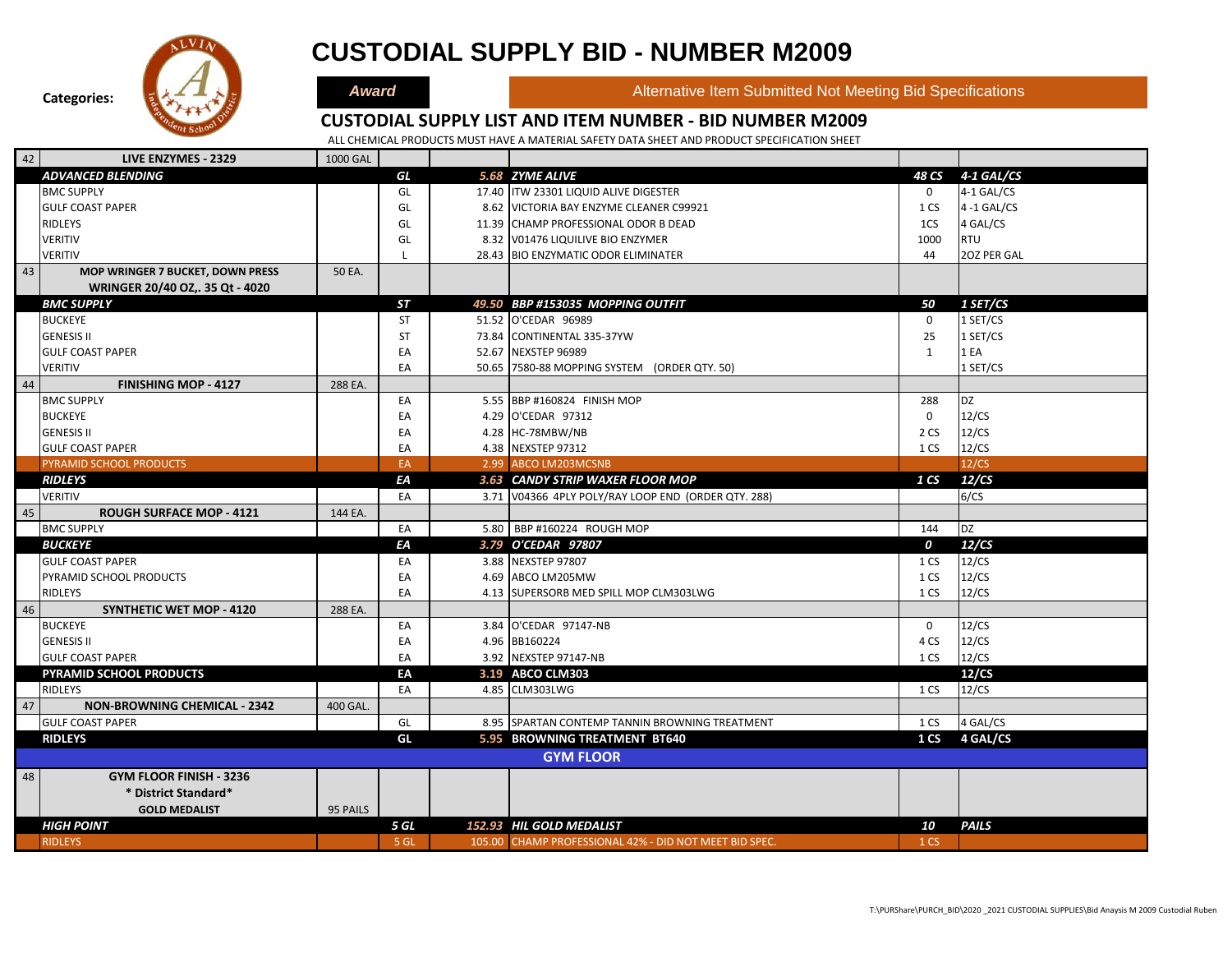

# **CUSTODIAL SUPPLY BID - NUMBER M2009**

**Award Alternative Item Submitted Not Meeting Bid Specifications** 

#### **CUSTODIAL SUPPLY LIST AND ITEM NUMBER - BID NUMBER M2009**

| 49 | <b>GYM FLOOR FINISH - 3235</b>                                    |                |                                |                                                        |                 |                             |
|----|-------------------------------------------------------------------|----------------|--------------------------------|--------------------------------------------------------|-----------------|-----------------------------|
|    | * District Standard*                                              |                |                                |                                                        |                 |                             |
|    | <b>450 GYM FLOOR FINISH</b>                                       | 95 PAILS       |                                |                                                        |                 |                             |
|    | <b>HIGH POINT</b>                                                 |                | 5 GL                           | 188.60 HIL 450 GYM FINISH                              | 10              | <b>PAILS</b>                |
|    | <b>RIDLEYS</b>                                                    |                | 5 GL                           | 105.00 CHAMP PROFESSIONAL 42% - DID NOT MEET BID SPEC. | 1 <sub>CS</sub> |                             |
| 50 | <b>APPLICATOR PAD - 4103</b>                                      |                |                                |                                                        |                 |                             |
|    | <b>FOR MULTI-FLO APPLICATOR</b>                                   | 30 SETS        |                                |                                                        |                 |                             |
|    | <b>HIGH POINT</b>                                                 |                | <b>SET</b>                     | 27.84 HIL MYLTIFLO APPLICATOR PAD                      | 5               | <b>SETS</b>                 |
| 51 | GYM FLOOR CLEANER- SUPER ALL - 3234                               | 150 GAL.       |                                |                                                        |                 |                             |
|    | <b>GULF COAST PAPER</b>                                           |                | GL                             | <b>6.53 SPARTAN FLOW</b>                               |                 | 1 CS 4 GAL/CS               |
| 52 | <b>PRE-GAME - 3233</b>                                            | <b>100 GAL</b> |                                |                                                        |                 |                             |
|    | <b>HIGH POINT</b>                                                 |                | $\mathsf{CS}\phantom{0}$       | 44.67 HIL PRE-GAME                                     |                 | 10 CS 4 GAL/CS              |
| 53 | STRETCH N' DUST CLOTH - 4104                                      | 10 BOXES       |                                |                                                        |                 |                             |
|    | <b>RIDLEYS</b>                                                    |                | ΕA                             | 5.97 78403C                                            | 1 CS 50PK       |                             |
| 54 | FLOOR PAD, MAROON 20 IN. - SURFACE                                | 300 CS.        |                                |                                                        |                 |                             |
|    | <b>PREPARATION PAD - 4621</b>                                     |                |                                |                                                        |                 |                             |
|    | <b>GENESIS II</b>                                                 |                | <b>CS</b>                      | 35.82 69132                                            | 25 CS           | 5/CS                        |
|    | <b>PYRAMID SCHOOL PRODUCTS</b>                                    |                | $\mathsf{CS}\phantom{0}$       | 22.98 ACS 47-20                                        |                 | 10/CS                       |
|    | <b>VERITIV</b>                                                    |                | <b>CS</b>                      | 46.91 V02331, CHEM FREE 175-600 MAROON                 |                 | 10/CS                       |
| 55 | FLOOR PAD, MAROON 20 IN. THIN LINE - 4620                         | 200 CS.        |                                |                                                        |                 |                             |
|    | <b>GULF COAST PAPER</b>                                           |                | <b>CS</b>                      | 23.35 AMERICO 421520                                   | 1 CS            | 10/CS                       |
|    | PYRAMID SCHOOL PRODUCTS                                           |                | $\mathsf{CS}$                  | 22.98 ACS 47-20                                        |                 | 10/CS                       |
|    | <b>VERITIV</b>                                                    |                | <b>CS</b>                      | 46.91 V02331, CHEM FREE 175-600 MAROON                 |                 | 10/CS                       |
| 56 | <b>SCREEN DISKS, 20 IN. X 100 GRIT - 4174</b>                     | 50 CS.         |                                |                                                        |                 |                             |
|    | <b>GENESIS II</b>                                                 |                | <b>CS</b>                      | 4.95 48911                                             | 20 CS           | 10/CS                       |
|    | <b>GULF COAST PAPER</b>                                           |                | $\mathsf{CS}\phantom{0}$       | 3.12 AMERICO 501220                                    | 1 <sub>CS</sub> | 10/CS                       |
|    | PYRAMID SCHOOL PRODUCTS                                           |                | <b>CS</b>                      | 4.00 ACS 32012                                         |                 | 10/CS                       |
|    | <b>RIDLEYS</b>                                                    |                | <b>CS</b>                      | 4.67 CHAMP 447100                                      | 1 CS            | 10/CS                       |
| 57 | <b>SCREEN DISKS, 20 IN. X 120 GRIT - 4169</b>                     | 75 CS.         |                                |                                                        |                 |                             |
|    | <b>GENESIS II</b>                                                 |                | <b>CS</b>                      | 4.39 48910                                             | 20 CS           | 10/CS                       |
|    | <b>PYRAMID SCHOOL PRODUCTS</b><br>RIDLEYS                         |                | $\mathsf{CS}\phantom{0}$<br>EA | 3.79 ACS 32066<br>4.33 NORTON 66261148910              | 1 CS            | 10/CS<br>10/CS              |
| 58 |                                                                   |                |                                |                                                        |                 |                             |
|    | <b>SCREEN DISKS, 20 IN. X 60 GRIT - 4182</b><br><b>GENESIS II</b> | 25CS.          | EA                             | 7.22 48913                                             |                 | 10/CS                       |
|    | <b>GULF COAST PAPER</b>                                           |                | ЕA                             | 4.60 AMERICO 60 GRIT                                   |                 | 10/CS                       |
|    | PYRAMID SCHOOL PRODUCTS                                           |                | EA                             | 5.80 ACS 32094                                         |                 | 10/CS                       |
|    | RIDLEYS                                                           |                | EA                             | 5.06 CHAMP 44760                                       |                 | 10/CS                       |
|    |                                                                   |                |                                | <b>CUSTODIAL DETERGENT/CLEANERS</b>                    |                 |                             |
|    |                                                                   |                |                                |                                                        |                 |                             |
| 59 | <b>LAUNDRY DETERGENT - 2447</b>                                   | 10,000 LB.     |                                |                                                        |                 |                             |
|    | <b>BMC SUPPLY</b>                                                 |                | 50#                            | 21.50 ARCOT #9560E NICE N CLEAN LAUNDRY                | $\overline{3}$  | 48 BOXES/PALLET H378 3 PALS |
|    | <b>GULF COAST PAPER</b>                                           |                | 50#                            | 18.48 PREMIERE 50 47562000                             | 1 CS            |                             |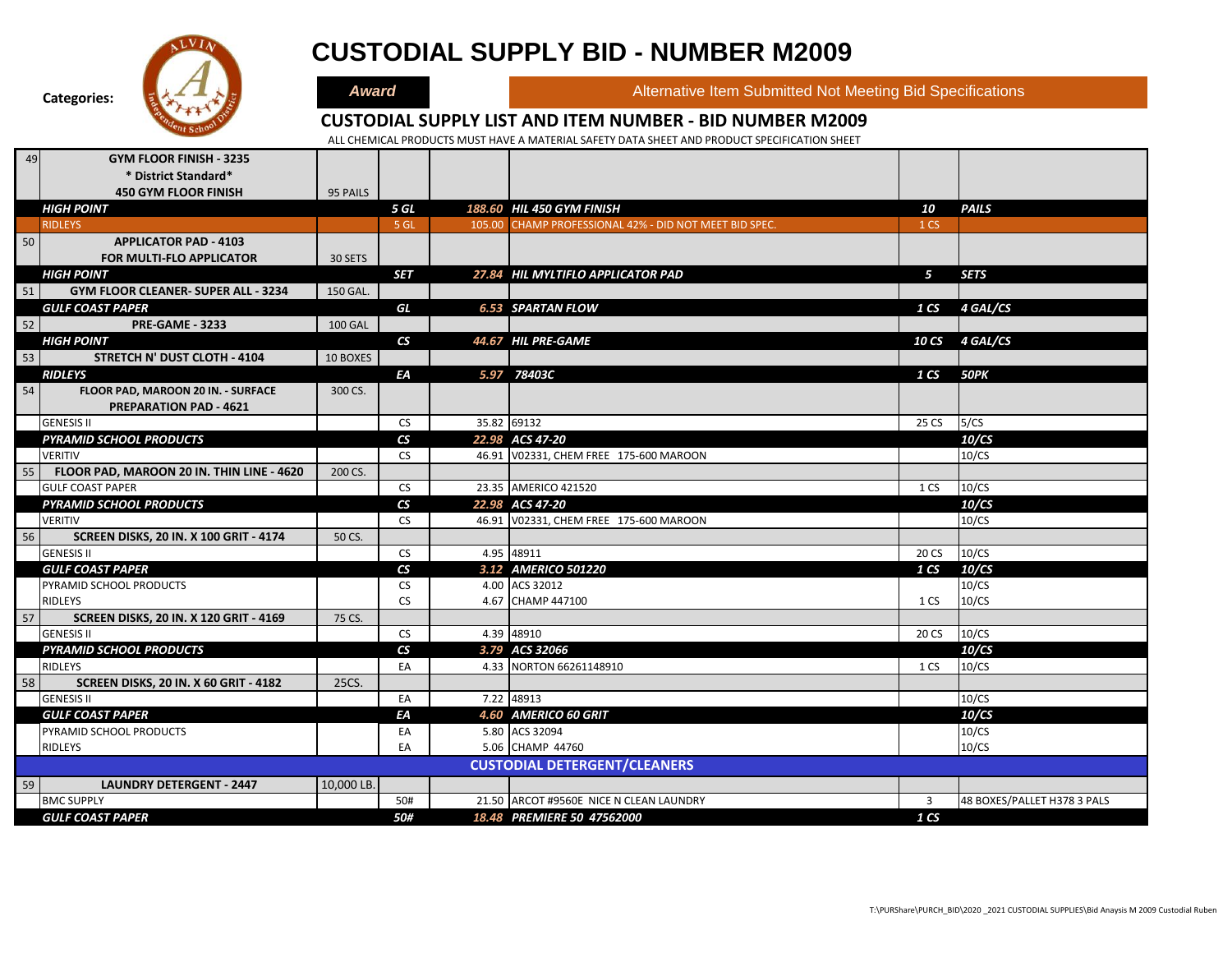

# **CUSTODIAL SUPPLY BID - NUMBER M2009**

**Award Alternative Item Submitted Not Meeting Bid Specifications** 

#### **CUSTODIAL SUPPLY LIST AND ITEM NUMBER - BID NUMBER M2009**

| 60 | <b>LIQUID BLEACH 96 OZ. - 2448</b> | 400CS  |           |                                                                |                  |           |
|----|------------------------------------|--------|-----------|----------------------------------------------------------------|------------------|-----------|
|    | <b>BMC SUPPLY</b>                  |        | GL        | 2.72 KIK BLEACH 6 PURE BRIGHT                                  | 100 CS           | 6/96 OZ   |
|    | <b>GULF COAST PAPER</b>            |        | GL        | 2.08 KIK BLEACH 6% CHLORINE BLEACH                             | 1 C <sub>S</sub> | 6-1GAL/CS |
|    | <b>VERITIV</b>                     |        | <b>CS</b> | 2.50 KIK BLEACH 6% CHLORINE BLEACH                             |                  | 6-1GAL/CS |
|    |                                    |        |           | <b>JANITORIAL EQUIPMENT &amp; MAINTENANCE</b>                  |                  |           |
| 61 | AIR BLOWER - 5335                  | 10 EA. |           |                                                                |                  |           |
|    | <b>BUCKEYE</b>                     |        | EA        | 159.27 NILFISK CLARKE - AIR MOVER AM2400 (50000390)            | 0                |           |
|    | <b>GULF COAST PAPER</b>            |        | EA        | 169.55 ADVANCE 50000390                                        | $\mathbf{1}$     | EA        |
|    | <b>RIDLEYS</b>                     |        | EA        | 129.00 KARCHER TRIAD LOW AMP GFCI CARPET DRYER                 | $\mathbf{1}$     | ΕA        |
|    | <b>VERITIV</b>                     |        | EA        | 166.76 PROTEAM MAX AIR FLOW                                    |                  |           |
| 62 | <b>AUTO SCRUBBER - 5108</b>        |        |           |                                                                |                  |           |
|    | <b>WALK BEHIND</b>                 | 5 EA.  |           |                                                                |                  |           |
|    | <b>BUCKEYE</b>                     |        | EA        | 6,024.02 NILFISK ADVANCE SC500 W/AGM (56384689)                | 0                |           |
|    | <b>GULF COAST PAPER</b>            |        | EA        | 3,928.69 VIPER AS5160T                                         | $\mathbf{1}$     | EA        |
|    | <b>RIDLEYS</b>                     |        | EA        | 3,700.00 CHAMP PROFESSIONAL C20DTDQP                           | $\mathbf{1}$     | ΕA        |
| 63 | <b>BUFFER 175 - 5760</b>           | 5 EA.  |           |                                                                |                  |           |
|    | <b>BUCKEYE</b>                     |        | EA        | 1,003.74 NILFISK ADVANCE-PACESETTER 20 SD 1.75 HP (01460A)     | 0                |           |
|    | <b>GULF COAST PAPER</b>            |        | EA        | 551.18 VIPER VENOM 2015                                        | 1                | EA        |
|    | <b>RIDLEYS</b>                     |        | ΕA        | 503.00 CHAMP 2015 HD 20" FLOOR MACHINE 175 RPM                 | $\mathbf{1}$     | ΕA        |
| 64 | <b>BUFFER HIGH SPEED - 5076</b>    | 5EA.   |           |                                                                |                  |           |
|    | <b>BUCKEYE</b>                     |        | EA        | 1,001.19 MILFISK VIPER-VIPER DRAGON VENOM 2000 RPM BURNISHER   | 0                |           |
|    | <b>GULF COAST PAPER</b>            |        | EA        | 1,065.79 VIPER DEMON DR 2000 DC                                | $\mathbf{1}$     | EA        |
|    | <b>RIDLEYS</b>                     |        | EA        | 654.95 CHAMP 2000 20" HIGH SPEED 2000RPM                       | $\mathbf{1}$     | ΕA        |
| 65 | <b>CARPET EXTRACTOR - 5630</b>     | 6 EA.  |           |                                                                |                  |           |
|    | <b>BUCKEYE</b>                     |        | EA        | 2,090.73 NILFISK ADVANCE-ES300 ST 16" EXTRACTOR (56265502)     | $\mathsf{O}$     |           |
|    | <b>GULF COAST PAPER</b>            |        | EA        | 1,431.48 VIPER CEX410                                          | 1                | EA        |
|    | <b>RIDLEYS</b>                     |        | ΕA        | 1,399.00 MINUTEMAN 9 GAL 17"                                   | $\mathbf{1}$     | ΕA        |
| 66 | <b>STAND ON</b>                    | 4 EA.  |           |                                                                |                  |           |
|    | <b>BUFFER HIGH SPEED - 5077</b>    |        |           |                                                                |                  |           |
|    | <b>BUCKEYE</b>                     |        | EA        | 7,615.08 NILFISK ADV-BU800 20BT - WRONG DESIGN WALK BEHIND     | $\overline{0}$   |           |
|    | <b>GULF COAST PAPER</b>            |        | EA        | 7,881.00 KARCHER CHARIOT 2 IGLOSS 9.841-074.0                  | $\overline{4}$   | <b>EA</b> |
|    | <b>RIDLEYS</b>                     |        | EA        | 10,095.08 KARCHER 20" 98410880 - HAS VACUUM SYSTEM             | $\mathbf{1}$     | ΕA        |
| 67 | <b>STAND ON SCUBBER REV - 5181</b> | 4 EA.  |           |                                                                |                  |           |
|    | <b>BUCKEYE</b>                     |        | EA        | 6,720.88 NILFISK ADVANCE-SC1500 RV W/ECOFLEX, AGM (56104013)   | $\mathbf 0$      |           |
|    | <b>GULF COAST PAPER</b>            |        | EA        | 6,394.97 ADVANCE SC1500 200 REV 56104012                       | $\mathbf{1}$     | EA        |
|    | <b>RIDLEYS</b>                     |        | ЕA        | 6,366.30 ADVANCE SC1500 200 REV 56104012                       | $\mathbf{1}$     | EA        |
| 68 | <b>VACUUM CLEANER</b>              |        |           |                                                                |                  |           |
|    | <b>UPRIGHT DUAL MOTOR - 5700</b>   | 60 EA. |           |                                                                |                  |           |
|    | <b>BUCKEYE</b>                     |        | EA        | 426.84 NELFISK CLARKE CARPETMASTER 215 DUAL MOTOR (9060408010) | 0                |           |
|    | <b>GULF COAST PAPER</b>            |        | EA        | 474.67 CLARKE CARPET MASTER 218 9060508010                     | 1                | EA        |
|    | <b>RIDLEYS</b>                     |        | ΕA        | 372.87 KARCHER SRS12 VACUUM                                    | $\mathbf{1}$     | FΑ        |
|    |                                    |        | ΕA        | 310.00 MINUTEMAN L15115                                        | $\mathbf{1}$     | ΕA        |
|    | <b>VERITIV</b>                     |        | EA        | 311.93 10733 PROTEAM VACUUM PROGEN 15, 120 VOLT                |                  | EA        |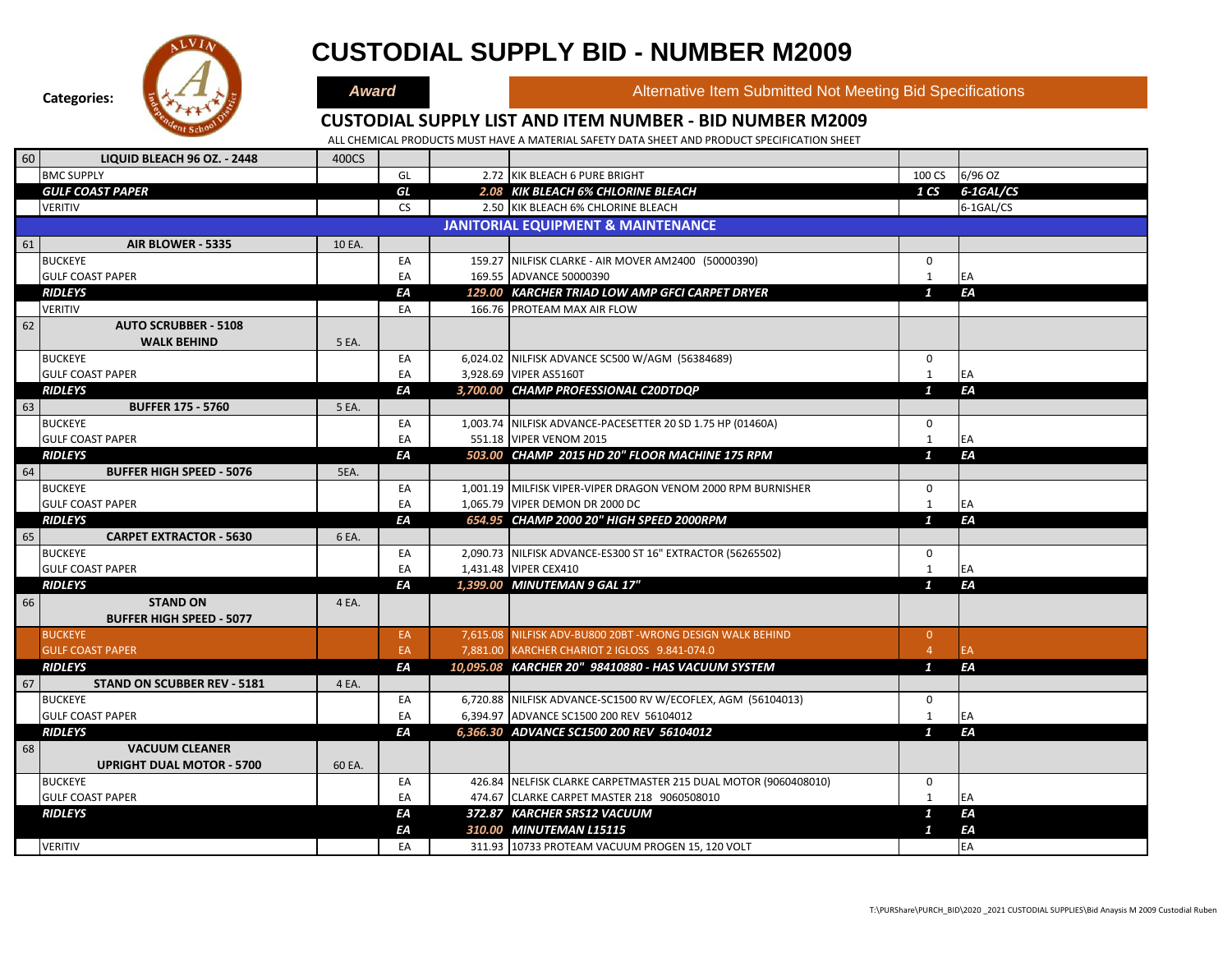

# **CUSTODIAL SUPPLY BID - NUMBER M2009**

**Award Alternative Item Submitted Not Meeting Bid Specifications** 

### **CUSTODIAL SUPPLY LIST AND ITEM NUMBER - BID NUMBER M2009**

| 69 | <b>VACUUM WET-DRY</b>                     |           |     |                                                             |                |                        |
|----|-------------------------------------------|-----------|-----|-------------------------------------------------------------|----------------|------------------------|
|    | <b>FRONT MOUNT SQUEEGEE - 5660</b>        | 10 EA.    |     |                                                             |                |                        |
|    | <b>BUCKEYE</b>                            |           | EA  | 538.38 NILFISK VIPER-VIPER SHOVELNOSE 18WD WET/DRY (SN18WD) | 0              |                        |
|    | <b>GULF COAST PAPER</b>                   |           | EA  | 558.50 VIPER SHOVELNOSE S18WD                               | 1              | EA                     |
|    | <b>RIDLEYS</b>                            |           | ΕA  | 420.00 VIPER SHOVELNOSE SN18WD                              | $\mathbf{1}$   | ΕA                     |
|    | <b>VERITIV</b>                            |           | EA. | 295.22 107386 PROGUARD 16 MD WET/DRY VAC W/TOOLS            |                | <b>NOT FRONT MOUNT</b> |
|    |                                           |           |     | <b>CUSTODIAL GENERAL SUPPLIES</b>                           |                |                        |
| 70 | WALK OFF FLOOR MATTING 3 X 5 - 8100       | 50 EA.    |     |                                                             |                |                        |
|    | <b>BMC SUPPLY</b>                         |           | EA  | 35.00 CROWN RELY-ON OLEFONS                                 | $\overline{0}$ | <b>EACH</b>            |
|    | <b>VERITIV</b>                            |           | EA  | 99.95 3M NOMAD 8850 MINIMUM REQUESTED FOR DIRECT SHIP       |                |                        |
| 71 | WALK OFF FLOOR MATTING 4 X 6 - 8103       | 75 EA.    |     |                                                             |                |                        |
|    | <b>BMC SUPPLY</b>                         |           | EA  | 59.00 CROWN RELY-ON OLEFONS                                 | $\Omega$       | <b>EACH</b>            |
|    | <b>VERITIV</b>                            |           | ΕA  | 159.93 3M NOMAD 6050 MINIMUM REQUESTED FOR DIRECT SHIP      |                |                        |
| 72 | <b>OUTSIDE DOOR MATTING 3 X 20 - 8000</b> | 25 ROLLS  |     |                                                             |                |                        |
|    | <b>RIDLEYS</b>                            |           | ΕA  | 275.00 OUTSIDE ROLL MATTING                                 | $\mathbf{1}$   | Part 4373201           |
|    |                                           |           |     | <b>CUSTODIAL MINOR EQUIPMENT</b>                            |                |                        |
| 73 | CADDY BAG - 7201                          | 60 EA.    |     |                                                             |                |                        |
|    | <b>BMC SUPPLY</b>                         |           | EA  | 45.50 RUBBERMAID - RCP264200YW                              | $\mathbf 0$    | <b>EACH</b>            |
|    | <b>GENESIS II</b>                         |           | EA  | 9.28 BB154125 - WRONG ITEM BIDDED CART CADDY                | <b>12 EA</b>   | 6/CS                   |
|    | <b>GULF COAST PAPER</b>                   |           | EA  | 20.44 NEXSTEP 6839                                          | 1 CS           | 6/CS                   |
|    | <b>PYRAMID SCHOOL PRODUCTS</b>            |           | ΕA  | 15.98 RUBBERMAID - FG2642                                   |                | 6/CS                   |
|    | RIDLEYS                                   |           | EA  | 20.00 MORINO WM-AC4001 FOR 20 GAL., 32. GAL, 44 GAL.        | 1CS            | 12/CS                  |
|    | <b>VERITIV</b>                            |           | EA  | 29.72 7705 GATOR VINYL APRON YELLOW (ORDER MULTIPLES OF 24) |                | 24/CS                  |
| 74 | <b>BOWL MOP - 4150</b>                    | 600 EA.   |     |                                                             |                |                        |
|    | <b>BMC SUPPLY</b>                         |           | EA  | 0.72 BBP #280412                                            | 300            | 24/CS 30 CS/PALLET     |
|    | <b>BUCKEYE</b>                            |           | EA  | 0.51 IMPACT - 204                                           | $\mathbf 0$    | 100/CS                 |
|    | <b>GENESIS II</b>                         |           | EA  | 0.56 HC-27MOP                                               | 2 CS           | 100/CS                 |
|    | <b>GULF COAST PAPER</b>                   |           | EA  | 0.72 NEXSTEP 96303                                          | 1 CS           | 12/CS                  |
|    | <b>PYRAMID SCHOOL PRODUCTS</b>            |           | EA  | 0.49 IMPACT - 204                                           |                | 100/CS                 |
|    | <b>RIDLEYS</b>                            |           | EA  | 0.60 MORINO WA-209                                          | 1BX            | 100/BOX                |
|    | <b>VERITIV</b>                            |           | EA  | 0.74 204 IMPACT DURALON                                     |                | 100/CS                 |
| 75 | <b>TRIGGER SPRAYER - 4659</b>             | 1,000 EA. |     |                                                             |                |                        |
|    | <b>BMC SUPPLY</b>                         |           | EA  | 0.77 #0710 TRIGGER                                          | $\mathbf 0$    | TRIGGER 200/BOX        |
|    | <b>BUCKEYE</b>                            |           | EA  | 0.39 CONTINENTAL-902WW7 - LOT                               | $\mathbf 0$    | 200/CS                 |
|    | <b>GENESIS II</b>                         |           | EA  | 0.98 BB550732/550610                                        | 2 CS           | 200/CS                 |
|    | <b>GULF COAST PAPER</b>                   |           | EA  | 0.48 TOLCO TRIGGER QT 250                                   | 1 CS           | 200/CS                 |
|    | <b>PYRAMID SCHOOL PRODUCTS</b>            |           | EA  | 0.39 CONTINENTAL-902WW7 - LOT                               |                | 200/CS                 |
|    | <b>RIDLEYS</b>                            |           | EA  | 1.03 MORINO TS-BT290-12 1L/32OZ/W TS5911B                   | 1CS            | 12/CS                  |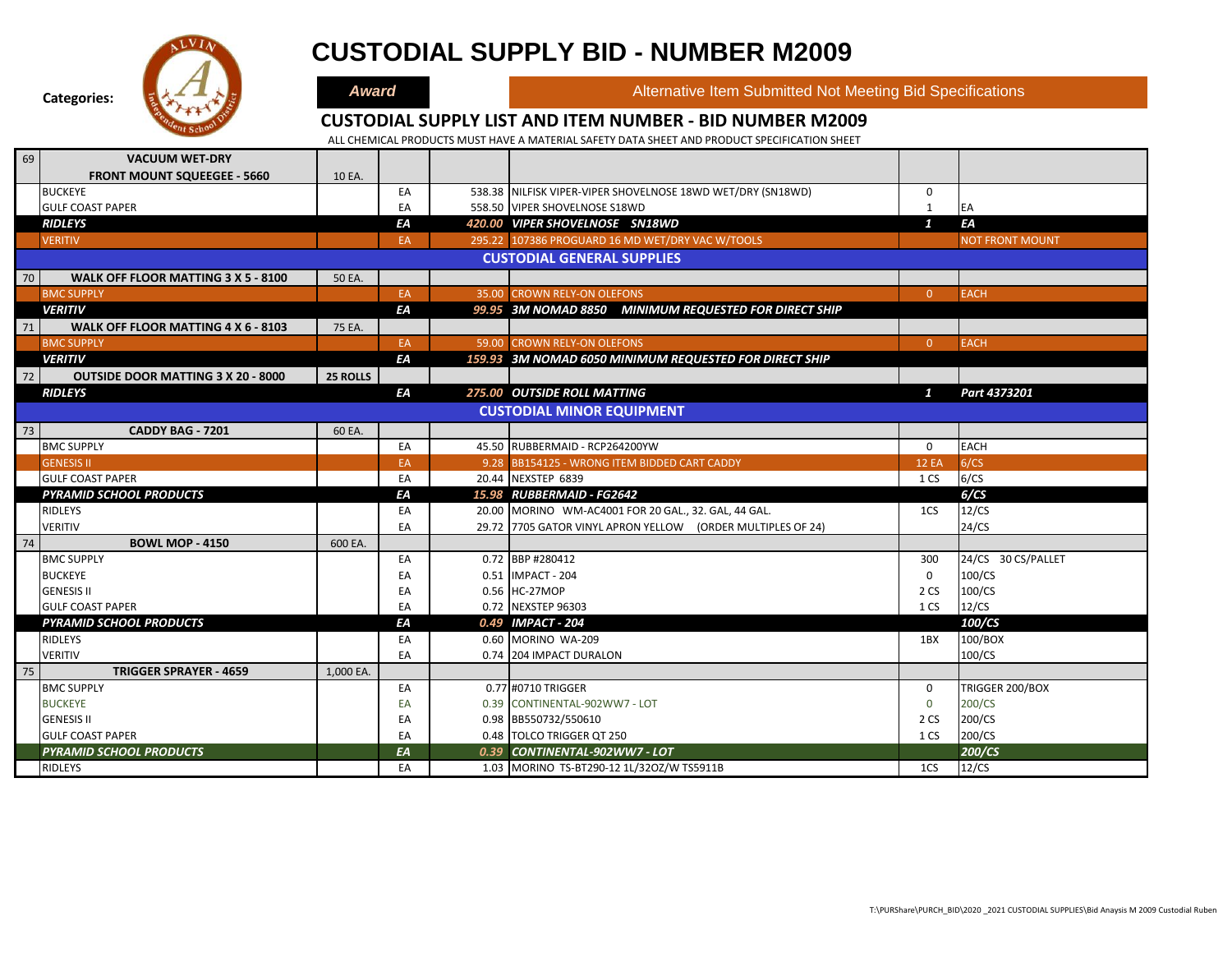

### **CUSTODIAL SUPPLY BID - NUMBER M2009**

**Award Alternative Item Submitted Not Meeting Bid Specifications** 

#### **CUSTODIAL SUPPLY LIST AND ITEM NUMBER - BID NUMBER M2009**

| 76 | <b>ANGLED PLASTIC BROOM - 4105</b>    | 24 DZ.  |    |                                                                  |                 |               |
|----|---------------------------------------|---------|----|------------------------------------------------------------------|-----------------|---------------|
|    | <b>BMC SUPPLY</b>                     |         | DZ | 5.42 BWK BRMAXIL                                                 | $\mathbf 0$     | <b>DZ</b>     |
|    | <b>BUCKEYE</b>                        |         | EA | 3.79 O'CEDAR-6410                                                | 0               | 12/CS         |
|    | <b>GENESIS II</b>                     |         | EA | 3.94 BB433512/140648                                             | 12 DZ           | 12/CS         |
|    | <b>GULF COAST PAPER</b>               |         | EA | 3.88 NEXSTEP 6410                                                | 1 CS            | 12/CS         |
|    | PYRAMID SCHOOL PRODUCTS               |         | EA | 3.59 ABCO BR1024MH                                               |                 | <b>DZ</b>     |
|    | <b>RIDLEYS</b>                        |         | ΕA | 3.17 MORINO BA03200 12"VORTEX ANGLE BROOM SHORT FIBER            | 1 <sub>CS</sub> | 12/CS         |
| 77 | <b>CORN BROOM - 4106</b>              | 24 DZ.  |    |                                                                  |                 |               |
|    | <b>BMC SUPPLY</b>                     |         | DZ | 3.90 #0503 (#28MX)                                               | $\mathbf 0$     | DZ (6 BUNDLE) |
|    | <b>BUCKEYE</b>                        |         | EA | 6.68 CONTINENTAL -E502028                                        | $\mathbf 0$     | 6/CS          |
|    | <b>GENESIS II</b>                     |         | EA | 6.92 BB432028                                                    | 12 DZ           | 12/CS         |
|    | <b>GULF COAST PAPER</b>               |         | EA | 6.96 NEXSTEP 6172-6                                              | 1CS             | 6/CS          |
|    | <b>PYRAMID SCHOOL PRODUCTS</b>        |         | DZ | 2.79 ABCO BR10015                                                |                 | DZ            |
| 78 | BRUSH, GONG - 4213                    | 144 EA. |    |                                                                  |                 |               |
|    | <b>BMC SUPPLY</b>                     |         | EA | 3.75 BBP #200708                                                 | 144             | 12/CS         |
|    | <b>GENESIS II</b>                     |         | EA | 3.48 BB200708                                                    | 2 CS            | 12/CS         |
|    | <b>GULF COAST PAPER</b>               |         | EA | 4.17 NEXSTEP 96501                                               | 1 CS            | 12/CS         |
|    | <b>RIDLEYS</b>                        |         | ΕA | 2.08 MORINO BRP-210WS-WH SHORT HANDLE POT BRUSH-WHITE            | 1 <sub>CS</sub> | 12/CS         |
| 79 | BRUSH, HAND, SCRUB, IRON STYLE - 7110 | 144 EA. |    |                                                                  |                 |               |
|    | <b>BMC SUPPLY</b>                     |         | EA | 1.55 BBP #310106 BRUSH-IRON STYLE                                | 144             | 12/CS         |
|    | <b>GENESIS II</b>                     |         | EA | 1.92 BB310106                                                    | 4 CS            | 36/CS         |
|    | <b>GULF COAST PAPER</b>               |         | EA | 1.39 NEXSTEP 96312                                               | 1 CS            | 12/CS         |
|    | <b>PYRAMID SCHOOL PRODUCTS</b>        |         | ΕA | 0.98 ABCO 00027                                                  |                 | 12/CS         |
|    | <b>RIDLEYS</b>                        |         | EA | 1.12 MORINO BR-SC229                                             | 1 CS            | 6/CS          |
| 80 | <b>BUCKET, 10 QT - 4019</b>           | 144 EA. |    |                                                                  |                 |               |
|    | <b>BMC SUPPLY</b>                     |         | EA | 5.90 BBP #153210 (GRAY)                                          | 144             | 10/CS         |
|    | <b>BUCKEYE</b>                        |         | EA | 3.22 CONTINENTAL-8110RD                                          | 0               | 12/CS         |
|    | <b>GENESIS II</b>                     |         | EA | 5.29 BB153210                                                    | 4 CS            | 12/CS         |
|    | <b>GULF COAST PAPER</b>               |         | EA | 5.56 NEXSTEP 96970-12                                            | 1 CS            | 12/CS         |
|    | PYRAMID SCHOOL PRODUCTS               |         | EA | 4.07 RUBBERMAID 2963RED                                          |                 | 12/CS         |
|    | RIDLEYS                               |         | EA | 3.90 M2 MFG PA-UT10                                              | 1 CS            | 12/CS         |
| 81 | <b>JANITOR CART - 7200</b>            | 10 EA.  |    |                                                                  |                 |               |
|    | <b>BMC SUPPLY</b>                     |         | EA | 98.00 BBP #154048                                                | 10              | EA            |
|    | <b>BUCKEYE</b>                        |         | EA | 82.58 O'CEDAR-96977                                              | 0               | ΕA            |
|    | <b>GENESIS II</b>                     |         | EA | 98.62 BB154048                                                   | 5               | EA            |
|    | <b>GULF COAST PAPER</b>               |         | EA | 84.44 NEXSTEP 96977                                              | 1 CS            | EA            |
|    | PYRAMID SCHOOL PRODUCTS               |         | EA | 101.98 RUBBERMAID 6173-88                                        |                 | EA            |
|    | <b>RIDLEYS</b>                        |         | EA | 88.88 M2 MFG, BLUE CA-M2000 LARGE JANITORS CART-BLUE WITH ZIPPER | 1 CS            | EA            |
|    | <b>VERITIV</b>                        |         | EA | 110.05 6173-88 BLA W/ZIP YEL VINYL BAG                           |                 | EA            |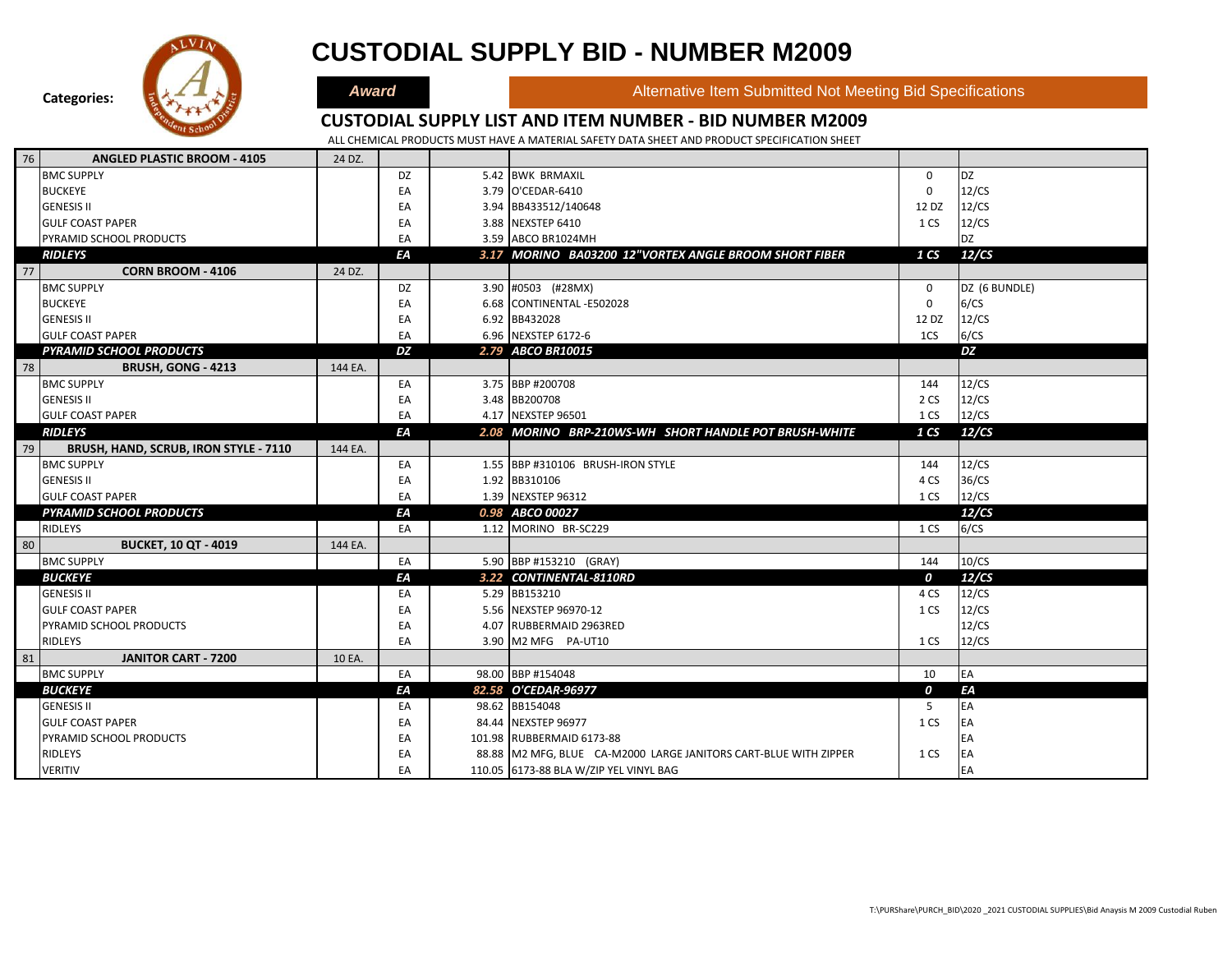

### **CUSTODIAL SUPPLY BID - NUMBER M2009**

**Award Alternative Item Submitted Not Meeting Bid Specifications** 

#### **CUSTODIAL SUPPLY LIST AND ITEM NUMBER - BID NUMBER M2009**

| 82 | <b>CORNER BRUSH - 7111</b>           | 60 EA.  |           |                                                              |                  |           |
|----|--------------------------------------|---------|-----------|--------------------------------------------------------------|------------------|-----------|
|    | <b>BMC SUPPLY</b>                    |         | EA        | 5.00 BBP #231505                                             | 60               | EA        |
|    | <b>GENESIS II</b>                    |         | EA        | 4.96 BB231505                                                | 2CS              | 12/CS     |
|    | <b>GULF COAST PAPER</b>              |         | EA        | 6.91 NEXSTEP 20414                                           | 1 CS             | 12/CS     |
|    | RIDLEYS                              |         | EA        | 12.22 M2 MFG BB-3615 BASEBOARD CORNER BRUSH                  | 1 CS             | 12/CS     |
| 83 | <b>COUNTER DUSTER - 4112</b>         | 144 EA. |           |                                                              |                  |           |
|    | <b>BMC SUPPLY</b>                    |         | EA        | 2.75 BBP #250108                                             | 144              | EA        |
|    | <b>BUCKEYE</b>                       |         | EA        | 2.19 O'CEDAR-96421                                           | 0                | 12/CS     |
|    | <b>GENESIS II</b>                    |         | EA        | 2.96 BB250108                                                | 2 CS             | 12/CS     |
|    | <b>GULF COAST PAPER</b>              |         | EA        | 2.24 NEXSTEP 96421                                           | 1 CS             | 12/CS     |
|    | PYRAMID SCHOOL PRODUCTS              |         | EA        | 1.89 ABCO 00100                                              |                  | 12/CS     |
|    | <b>RIDLEYS</b>                       |         | ΕA        | 1.78 M2 MFG BBC-206SF COUNTER BRUSHES WOOD BLOCK             | 1 CS             | 12/CS     |
| 84 | <b>DUST MOP HANDLE - 4206</b>        | 288 EA. |           |                                                              |                  |           |
|    | <b>BMC SUPPLY</b>                    |         | EA        | 6.00 BBP #170560                                             | 288              | <b>DZ</b> |
|    | <b>BUCKEYE</b>                       |         | EA        | 3.97 CONTINENTAL-C801060                                     | $\boldsymbol{o}$ | 12/CS     |
|    | <b>GENESIS II</b>                    |         | EA        | 5.28 BB170560                                                | 6 CS             | 12/CS     |
|    | <b>GULF COAST PAPER</b>              |         | EA        | 4.76 NEXSTEP 96161                                           | 1 CS             | 12/CS     |
|    | PYRAMID SCHOOL PRODUCTS              |         | EA        | 4.39 ABCO 01406NB                                            |                  | 12/CS     |
|    | RIDLEYS                              |         | EA        | 4.38 M2 MFG DF-SN60W SNAPPER DUST MOP HANDLE WOOD            | 1 CS             | 10/CS     |
|    | <b>VERITIV</b>                       |         | EA        | 5.11 V04433 60 X 1 RELIABLE BRAND WOOD/METAL CLIP ON NATURAL |                  | 12/CS     |
| 85 | DUST MOP HEAD, WEDGE - 4210          | 175 EA. |           |                                                              |                  |           |
|    | <b>BMC SUPPLY</b>                    |         | EA        | 3.90 BWK 1491                                                | $\mathbf 0$      | EA        |
|    | <b>BUCKEYE</b>                       |         | EA        | 2.26 O'CEDAR-96000                                           | $\boldsymbol{o}$ | 12/CS     |
|    | <b>GENESIS II</b>                    |         | EA        | 4.32 MB5100                                                  | 2 CS             | 12/CS     |
|    | <b>GULF COAST PAPER</b>              |         | EA        | 2.32 NEXSTEP 96000                                           | 1 CS             | 12/CS     |
|    | PYRAMID SCHOOL PRODUCTS              |         | EA        | 6.89 RUBBERMAID U110                                         |                  | 12/CS     |
|    | <b>RIDLEYS</b>                       |         | EA        | 2.94 M2 MFG DM-H1216R HOUSEHOLD DUST MOP REFILL ONLY         | 1 CS             | 12/CS     |
| 86 | <b>DUST MOP HANDLE, WEDGE - 4209</b> | 175 EA. |           |                                                              |                  |           |
|    | <b>BMC SUPPLY</b>                    |         | EA        | 4.00 BWK 1492                                                | 0                | <b>DZ</b> |
|    | <b>BUCKEYE</b>                       |         | EA        | 5.36 O'CEDAR-96002                                           | $\mathbf 0$      | 12/CS     |
|    | <b>GENESIS II</b>                    |         | EA        | 3.87 MB5100-R                                                | 2CS              | 12/CS     |
|    | <b>GULF COAST PAPER</b>              |         | EA        | 5.73 NEXSTEP 96002                                           | 1 CS             | 12/CS     |
|    | PYRAMID                              |         | EA        | 4.19 RUBBERMAID U130                                         |                  | 12/CS     |
| 87 | <b>DUST PAN - 4152</b>               | 144 EA. |           |                                                              |                  |           |
|    | <b>BMC SUPPLY</b>                    |         | EA        | 2.60 BBP #410412                                             | 144              | <b>DZ</b> |
|    | <b>BUCKEYE</b>                       |         | EA        | 1.69 O'CEDAR-96420                                           | 0                | 12/CS     |
|    | <b>GENESIS II</b>                    |         | EA        | 2.48 BB410412                                                | 2 CS             | 12/CS     |
|    | <b>GULF COAST PAPER</b>              |         | EA        | 1.73 NEXSTEP 96420                                           | 1 CS             | 12/CS     |
|    | <b>PYRAMID SCHOOL PRODUCTS</b>       |         | EA        | 1.42 RUBBERMAID FG2005                                       |                  | 12/CS     |
|    | RIDLEYS                              |         | EA        | 1.82 M2 MFG DP-H614                                          | 1 CS             | 12/CS     |
|    | VERITIV                              |         | <b>CS</b> | 22.31 712, 12" CONTINENTAL, BLACK (ORDER QTY. 144)           |                  | 12/CS     |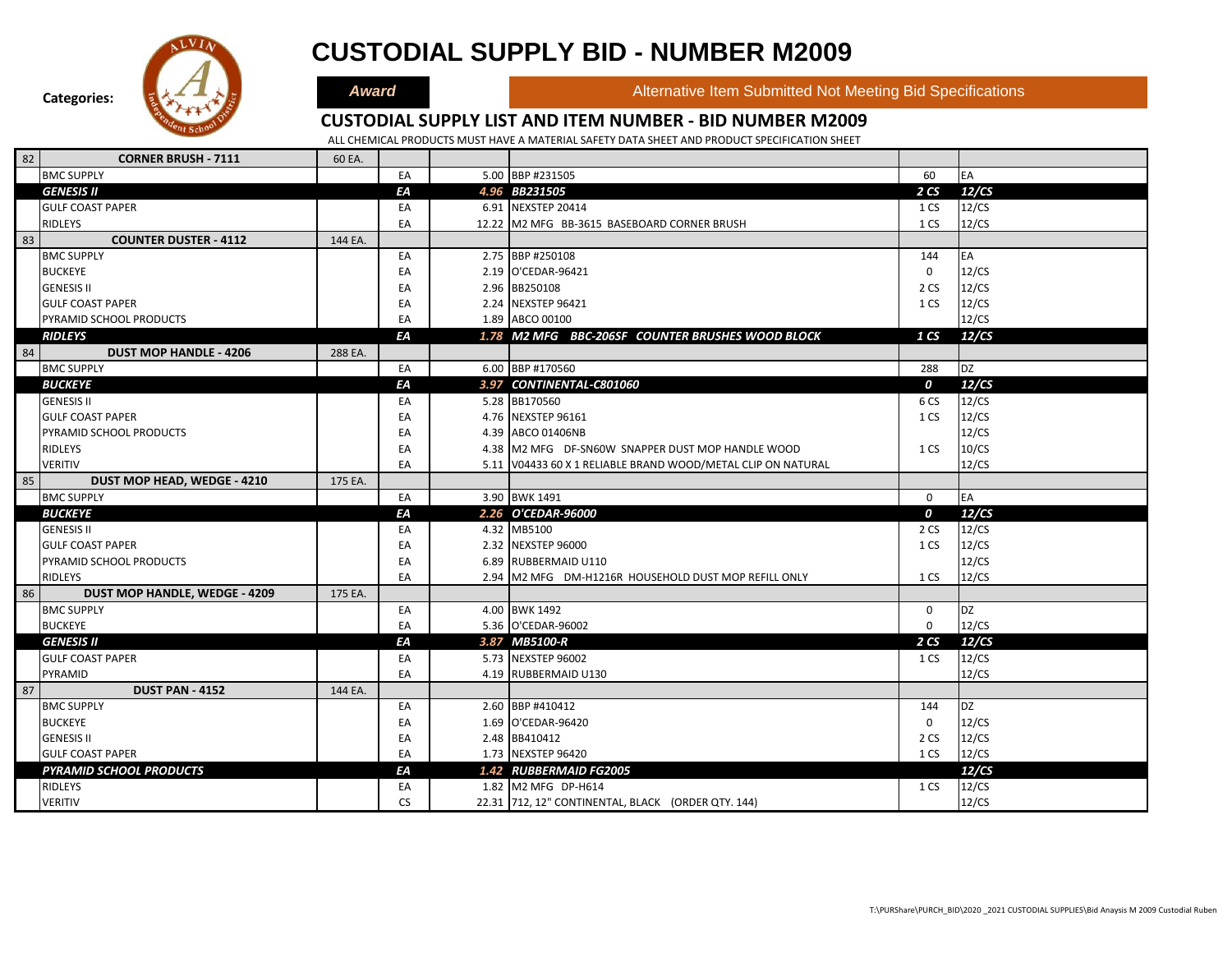

|    | <b>RIDLEYS</b>                      |         | EA | 5.55 M2 MFG DP-L800                   | 1 CS            | 6/CS             |
|----|-------------------------------------|---------|----|---------------------------------------|-----------------|------------------|
|    | <b>VERITIV</b>                      |         | EA | 7.98 2531 RUBBERMAID (ORDER QTY. 144) |                 | 6/CS             |
| 89 | DUSTER, POLY WOOL - 7100            | 288 EA. |    |                                       |                 |                  |
|    | <b>BMC SUPPLY</b>                   |         | EA | 1.75 BBP #470220                      | 288             | DZ               |
|    | <b>BUCKEYE</b>                      |         | EA | 1.54 IMPACT-3110                      | 0               | 12/CS            |
|    | <b>GENESIS II</b>                   |         | EA | 2.28 BB470220                         | 2 CS            | 12/CS            |
|    | <b>GULF COAST PAPER</b>             |         | EA | 4.11 NEXSTEP 96482                    | 1 CS            | 12/CS            |
|    | <b>PYRAMID SCHOOL PRODUCTS</b>      |         | ΕA | 0.99 BETTER BRUSH 470220              |                 | 12/CS            |
|    | <b>RIDLEYS</b>                      |         | EA | 3.67 M2 MFG DU-L524 LAMBS WOOL        | 1 CS            | 12/CS            |
| 90 | DISPOSABLE GLOVES - LARGE - 4157    | 600 PR. |    |                                       |                 |                  |
|    | <b>BMC SUPPLY</b>                   |         | BX | 3.75 AMMEX GPX346100, VINYL           | <b>200 BX</b>   | <b>10 BOX/CS</b> |
|    | INTERBORO PACKAGING CORP.           |         | BX | 5.90 AURELIA/JOBGUARD                 | 0               | 100 PER BOX      |
|    | <b>GENESIS II</b>                   |         | PR | 0.45 HYGRADE HL-100                   | 1 BX            | 144 PAIR/BOX     |
| 91 | DISPOSABLE GLOVES - MEDIUM - 4153   | 600 PR. |    |                                       |                 |                  |
|    | <b>BMC SUPPLY</b>                   |         | BX | 3.75 AMMEX GPX344100, VINYL           |                 | 200 BX 10 BOX/CS |
|    | INTERBORO PACKAGING CORP.           |         | BX | 5.90 AURELIA/JOBGUARD                 | 0               | 100 PER BOX      |
| 92 | <b>RUBBER GLOVE LARGE - 4155</b>    | 600 PR. |    |                                       |                 |                  |
|    | <b>BMC SUPPLY</b>                   |         | PR | 1.10 BWK 242L, RUBBER                 | $\Omega$        | <b>DZ</b>        |
|    | <b>GENESIS II</b>                   |         | PR | 0.45 HYGRADE HL-100                   | 1 BX            | 144 PAIR/BOX     |
| 93 | RUBBER GLOVE - SMALL/ MEDIUM - 4154 | 600 PR. |    |                                       |                 |                  |
|    | <b>BMC SUPPLY</b>                   |         | PR | 1.10 BWK 242M (MEDIUM), RUBBER        | 0               | <b>DZ</b>        |
|    | <b>GENESIS II</b>                   |         | PR | 0.45 HYGRADE HL-100                   | 1 BX            | 144 PAIR/BOX     |
| 94 | <b>GUM SCRAPER BLADE - 4201</b>     | 288 EA. |    |                                       |                 |                  |
|    | <b>BMC SUPPLY</b>                   |         | PK | 0.35 BBP #301204                      | 288             | 10/PK            |
|    | <b>BUCKEYE</b>                      |         | EA | 0.33 O'CEDAR-96560                    | 0               | 60/CS            |
|    | <b>GENESIS II</b>                   |         | PK | 0.49 BB301204                         | 10 PKG          | 10/PK            |
|    | <b>GULF COAST PAPER</b>             |         | EA | 0.34 NEXSTEP 96560                    | 1 CS            | 60/CS            |
|    | PYRAMID SCHOOL PRODUCTS             |         | EA | 0.29 BETTER BRUSH 301204              |                 | 10 EA/BOX        |
|    | <b>RIDLEYS</b>                      |         | ΕA | 0.28 RBO5                             |                 | 10 EA/BOX        |
| 95 | <b>GUM SCRAPER - 4214</b>           | 144 EA. |    |                                       |                 |                  |
|    | <b>BMC SUPPLY</b>                   |         | EA | 8.25 BBP #301048                      | 144             | <b>DZ</b>        |
|    | <b>BUCKEYE</b>                      |         | EA | 9.89 O'CEDAR-96552                    | $\mathbf 0$     | 6/CS             |
|    | <b>GENESIS II</b>                   |         | EA | 8.24 BB301048                         | 2 CS            | 12/CS            |
|    | <b>GULF COAST PAPER</b>             |         | EA | 10.11 NEXSTEP 96552                   | 1 CS            | 6/CS             |
|    | PYRAMID SCHOOL PRODUCTS             |         | EA | 6.69 BETTER BRUSH 301048              |                 | 6/CS             |
|    | <b>RIDLEYS</b>                      |         | ΕA | 6.62 NATIONWIDE - CT08010             | 1 <sub>CS</sub> | 10/CS            |
|    |                                     |         |    |                                       |                 |                  |

### **CUSTODIAL SUPPLY BID - NUMBER M2009**

**Categories:**

88 **LOBBY DUST PAN - 4161** 144 EA.

**Award Alternative Item Submitted Not Meeting Bid Specifications** 

#### **CUSTODIAL SUPPLY LIST AND ITEM NUMBER - BID NUMBER M2009**

ALL CHEMICAL PRODUCTS MUST HAVE A MATERIAL SAFETY DATA SHEET AND PRODUCT SPECIFICATION SHEET

**CHEMICALS** 

BMC SUPPLY 8.50 |BBP #410112 144 6-PK BUCKEYE EA 5.77 O'CEDAR-912BK-12 0 12/CS GENESIS II BALLA AND SENESIS II DE LA CONSTRUIT DE LA CONSTRUIT DE LA CONSTRUIT DE LA CONSTRUIT DE LA CONSTRUIT *GULF COAST PAPER EA 3.92 NEXSTEP 96208 1CS 12/CS* PYRAMID SCHOOL PRODUCTS **EA 5.89 CONTINENTAL 912BK** 12/CS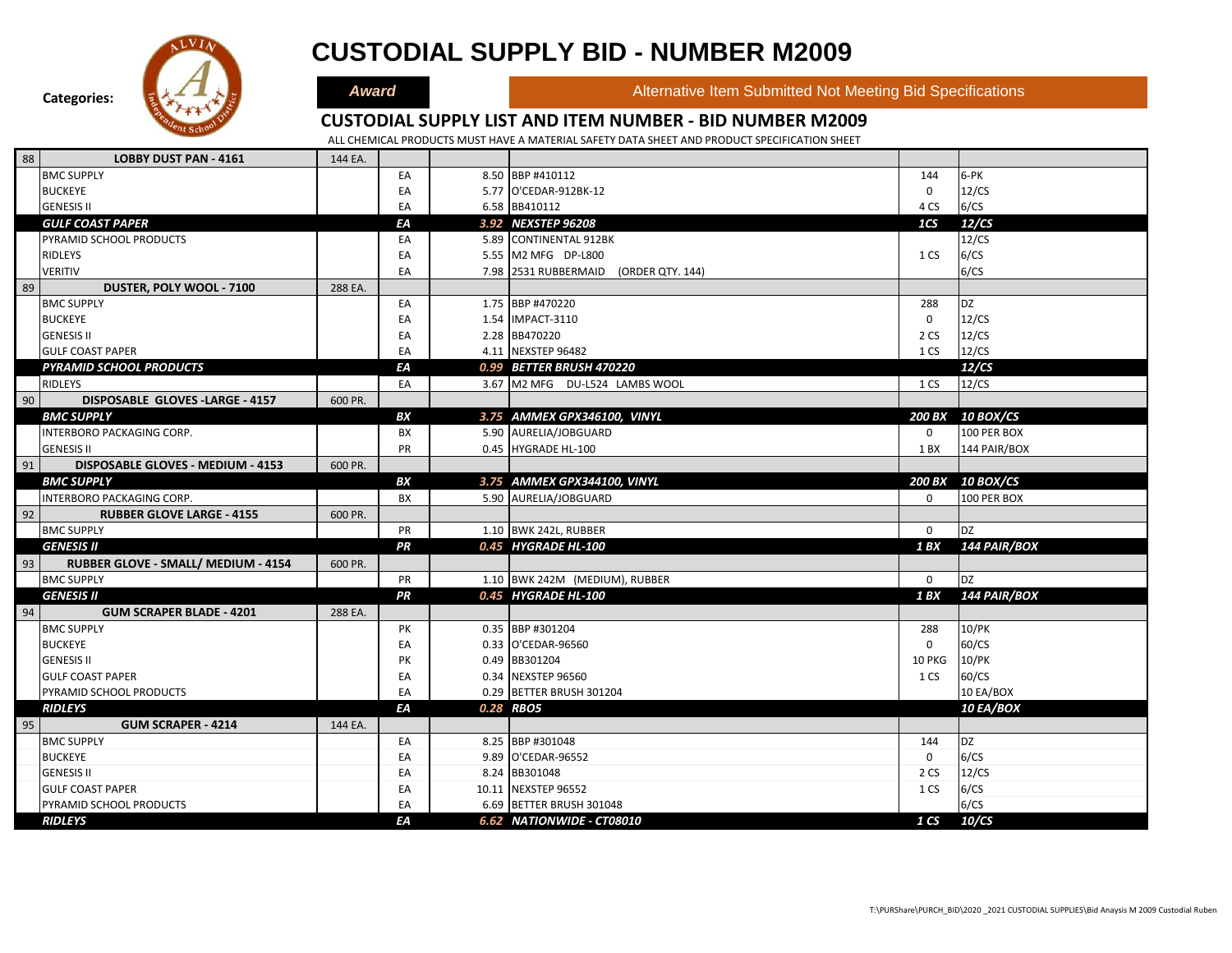

# **CUSTODIAL SUPPLY BID - NUMBER M2009**

**Award Alternative Item Submitted Not Meeting Bid Specifications** 

#### **CUSTODIAL SUPPLY LIST AND ITEM NUMBER - BID NUMBER M2009**

| 96  | <b>HAND SOAP DISPENSER</b>              | 80 EACH   |           |                                                                   |                  |                 |
|-----|-----------------------------------------|-----------|-----------|-------------------------------------------------------------------|------------------|-----------------|
|     | <b>B-4112 BOBRICK SOAP DISP. - 2360</b> |           |           |                                                                   |                  |                 |
|     | <b>BMC SUPPLY</b>                       |           | EA        | 24.90 ARCOT #5527 (LIQUID HAND SOAP DISPENSER)                    | 80               | 1/CS            |
|     | <b>BUCKEYE</b>                          |           | EA        | 44.00 BOBRICK-B4112                                               | $\boldsymbol{o}$ | 1/CS            |
|     | <b>GULF COAST PAPER</b>                 |           | EA        | 47.73 BOBRICK 4112                                                | 80               | 80/CS           |
|     | PYRAMID SCHOOL PRODUCTS                 |           | EA        | 56.98 BOBRICH B4112                                               |                  | 32 EA MIN ORDER |
|     | <b>VERITIV</b>                          |           | EA        | 50.15 4112 BOBRICK CONTURA (MUST ORDER 80 AT @TIME-FREIGHT ADDED) |                  |                 |
| 97  | FINISHING MOP, APPLICATOR SYSTEM - 4179 | 30 EA.    |           |                                                                   |                  |                 |
|     | <b>GULF COAST PAPER</b>                 |           | EA        | 2.45 NEXSTEP 96962-12                                             | 1 CS             | 12/CS           |
|     | <b>RIDLEYS</b>                          |           | ΕA        | 208.00 BUCKET ON A STICK 24" BOS24                                | ΕA               |                 |
| 98  | MULTI-LEVEL SCRUB BRUSH - 7112          | 144 EA.   |           |                                                                   |                  |                 |
|     | <b>BMC SUPPLY</b>                       |           | EA        | 6.70 BBP 230310                                                   | 144              | <b>DZ</b>       |
|     | <b>BUCKEYE</b>                          |           | EA        | 4.95 O'CEDAR-22116-6                                              | 0                | 6/CS            |
|     | <b>GENESIS II</b>                       |           | EA        | 5.72 BB230310                                                     | 4 CS             | 12/CS           |
|     | <b>GULF COAST PAPER</b>                 |           | EA        | 5.06 NEXSTEP 22116-6                                              | 1 CS             | 6/CS            |
|     | RIDLEYS                                 |           | EA        | 9.10 M2 MFG BV-400                                                | 1 CS             | 12/CS           |
| 99  | HAND PAD, GREEN - 4156                  | 2,000 EA. |           |                                                                   |                  |                 |
|     | <b>BMC SUPPLY</b>                       |           | EA        | 0.32 BWK 196                                                      | $\mathbf 0$      | 20/BOX          |
|     | <b>BUCKEYE</b>                          |           | EA        | 0.18 ACS S096                                                     | $\boldsymbol{0}$ | 60/CS           |
|     | <b>GULF COAST PAPER</b>                 |           | EA        | 0.22 AMERICO GREEN MEDIUM DUTY                                    | 1 CS             | 20-PK/ 3 PKS/CS |
|     | PYRAMID SCHOOL PRODUCTS                 |           | EA        | 0.21 ACS 96-601                                                   |                  | 20/CS           |
|     | <b>RIDLEYS</b>                          |           | EA        | 0.27 ECONOLINE SP-HSPB                                            | 1 CS             | 100/BOX         |
| 100 | <b>PUMIC SCOURING STICK - 2396</b>      | 12 DZ.    |           |                                                                   |                  |                 |
|     | <b>BMC SUPPLY</b>                       |           | DZ        | 27.00 UPM 12                                                      | $\boldsymbol{0}$ | DZ              |
|     | PYRAMID SCHOOL PRODUCTS                 |           | <b>DZ</b> | 27.98 US PUMICE #PUM12                                            |                  | 6 DZ/CS         |
| 101 | PUMP, 10Z. - 4025                       | 400 EA.   |           |                                                                   |                  |                 |
|     | <b>BMC SUPPLY</b>                       |           | EA        | 1.60 GPS-01                                                       | 200              | 200/CS          |
|     | <b>GULF COAST PAPER</b>                 |           | EA        | 1.56 TOLCO                                                        | 1CS              | 24/CS           |
|     | PYRAMID SCHOOL PRODUCTS                 |           | EA        | 1.99 TOLCO 160100                                                 |                  | 100 EA/CS       |
|     | <b>RIDLEYS</b>                          |           | EA        | 0.95 M2 MFG TS6000                                                | 1CS              | 200/CS          |
| 102 | <b>PUTTY KNIFE - 4192</b>               | 288 EA.   |           |                                                                   |                  |                 |
|     | <b>BMC SUPPLY</b>                       |           | EA        | 2.10 RED DEVIL #R4201                                             | 288              | 72/CS           |
|     | <b>BUCKEYE</b>                          |           | EA        | 0.99 O'CEDAR-93126-12                                             | $\mathsf{O}$     | 12/CS           |
|     | <b>GULF COAST PAPER</b>                 |           | EA        | 1.01 NEXSTEP 93126-12                                             | 1 CS             | 12/CS           |
|     | PYRAMID SCHOOL PRODUCTS                 |           | EA        | 1.19 IMPACT 3200                                                  | 1 CS             | 100 EA/CS       |
|     | <b>RIDLEYS</b>                          |           | EA        | 0.98 TL4701 PUTTY KNIFE                                           | 1 <sub>CS</sub>  | 5               |
| 103 | <b>SAFETY GLASSES - 4129</b>            | 576 EA    |           |                                                                   |                  |                 |
|     | <b>BMC SUPPLY</b>                       |           | ΕA        | 1.25 CREW #CL010BX                                                | $\boldsymbol{o}$ | 12/BOX          |
| 104 | <b>SAFETY SCRAPER - 4126</b>            | 500 EA.   |           |                                                                   |                  |                 |
|     | <b>BMC SUPPLY</b>                       |           | EA        | 2.25 RED DEVIL #R3222                                             | 144              | 144/CS          |
|     | <b>BUCKEYE</b>                          |           | ΕA        | 1.65 O'CEDAR-93112                                                | 0                | 50/CS           |
|     | <b>GULF COAST PAPER</b>                 |           | EA        | 1.69 NEXSTEP 93112                                                | 1 CS             | 50/CS           |
|     |                                         |           |           |                                                                   |                  |                 |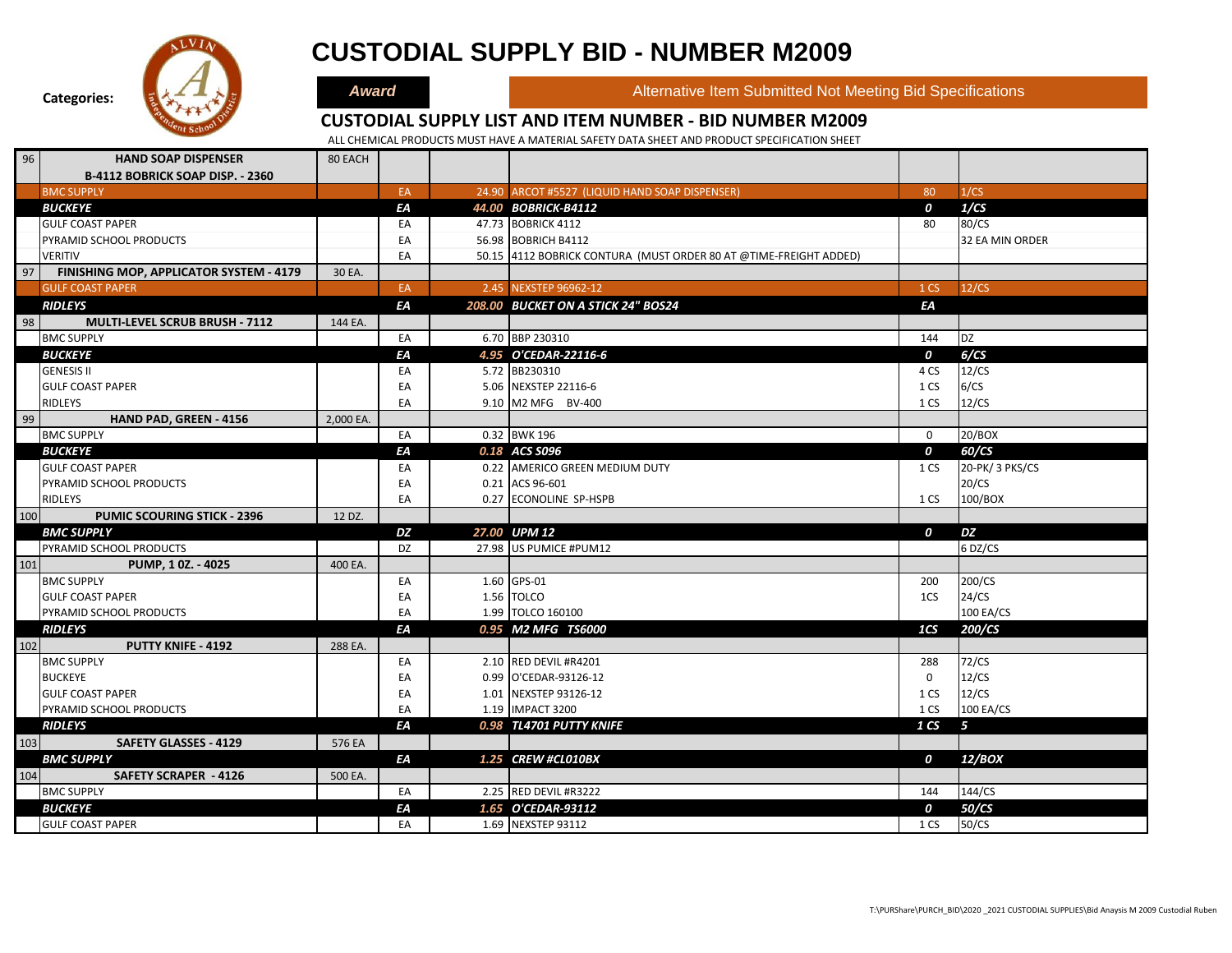

### **CUSTODIAL SUPPLY BID - NUMBER M2009**

**Award Alternative Item Submitted Not Meeting Bid Specifications** 

### **CUSTODIAL SUPPLY LIST AND ITEM NUMBER - BID NUMBER M2009**

| 105 | <b>SAFETY SCRAPER BLADE - 4128</b>       | 1000 EA |                          |                                                      |                 |                                |
|-----|------------------------------------------|---------|--------------------------|------------------------------------------------------|-----------------|--------------------------------|
|     | <b>BMC SUPPLY</b>                        |         | BХ                       | 7.90 RED DEVIL #R3272                                | <b>10 BX</b>    | 100/BOX                        |
|     | <b>BUCKEYE</b>                           |         | PK                       | 11.00 IMPACT-3410                                    | $\mathbf 0$     | 100/PK                         |
|     | <b>RILEYS</b>                            |         |                          | 13.42 WS-SCR005                                      |                 | 100/PK                         |
| 106 | <b>SANITARY NAPKIN RECEPTACLE - 7000</b> | 80 EA.  |                          |                                                      |                 |                                |
|     | <b>BMC SUPPLY</b>                        |         | EA                       | 57.50 RCP 614000                                     | 0               | 1/CS                           |
|     | <b>BUCKEYE</b>                           |         | EA                       | 20.99 HOSPECO-HS-6140WP                              | 0               | 1/CS                           |
|     | <b>GULF COAST PAPER</b>                  |         | EА                       | 12.64 NEXSTEP 4760                                   | 1 <sub>CS</sub> | 6/CS                           |
|     | PYRAMID SCHOOL PRODUCTS                  |         | EA                       | 17.99 RUBBERMAID 6140                                |                 |                                |
|     | <b>VERITIV</b>                           |         | EA                       | 18.94 6140 RECEPTACLE W/RIGID LINER 1/CS             |                 | 1/CS                           |
| 107 | <b>SANITARY WAX LINERS - 7001</b>        | 288 CS. |                          |                                                      |                 |                                |
|     | <b>BMC SUPPLY</b>                        |         | <b>CS</b>                | 22.50 HOS 6141                                       | $\mathbf 0$     | 250/CS                         |
|     | <b>BUCKEYE</b>                           |         | <b>CS</b>                | 13.30 HOSPECO-HS-6141                                | 0               | 250/CS                         |
|     | <b>GULF COAST PAPER</b>                  |         | <b>CS</b>                | 13.83 HOSPECO KL260                                  | 1 CS            | 500/CS                         |
|     | <b>PYRAMID SCHOOL PRODUCTS</b>           |         | $\mathsf{CS}\phantom{0}$ | 12.90 HOSPECO HS6141                                 |                 | 250/CS                         |
|     | <b>VERITIV</b>                           |         | <b>CS</b>                | 14.53 HS-6141 HOSPECO 250/CS                         |                 | 250/CS                         |
| 108 | THREADED HANDLE W/METAL TIP - 4207       | 144 EA. |                          |                                                      |                 |                                |
|     | <b>BMC SUPPLY</b>                        |         | EA                       | 2.80 BBP #140460                                     | 144             | 12/CS                          |
|     | <b>BUCKEYE</b>                           |         | EA                       | 2.47 CONTINENTAL-M104060                             | 0               | 12/CS                          |
|     | <b>GENESIS II</b>                        |         | EA                       | 3.09 BB140460                                        | 4 CS            | 12/CS                          |
|     | <b>GULF COAST PAPER</b>                  |         | EA                       | 3.16 NEXSTEP 97060                                   | 1 CS            | 12/CS                          |
|     | <b>PYRAMID SCHOOL PRODUCTS</b>           |         | ΕA                       | 1.89 ABCO 01104                                      |                 | 12/CS                          |
|     | RIDLEYS                                  |         | EA                       | 2.13 FH-W360MT                                       |                 | 25/CS                          |
| 109 | <b>MICROFIBER TOWELS - 4166</b>          | 500 EA. |                          |                                                      |                 |                                |
|     | <b>ADVANCED BLENDING</b>                 |         | EA                       | 0.84 DALLAS WIPING MATERIALS                         | 30 DZ           | 12 EACH PK (RED, BLUE, YELLOW) |
|     | <b>BMC SUPPLY</b>                        |         | EA                       | 0.70 BBP #380116B                                    | 500 EA          | DZ                             |
|     | <b>BUCKEYE</b>                           |         | EA                       | 0.54 HOSPECO-HOS2502-B-DZ                            | 0               | 12/PK                          |
|     | <b>GENESIS II</b>                        |         | EA                       | 0.58 BB380116                                        | 12 CS           | 12/CS                          |
|     | <b>GULF COAST PAPER</b>                  |         | EA                       | 0.48 HOSPECO 2502-YL (YELLOW) OTHER COLORS AVAILABLE | 1 CS            | 12/CS                          |
|     | PYRAMID SCHOOL PRODUCTS                  |         | EA                       | 0.46 MONARCH M915107                                 |                 | 12/PKG                         |
|     | <b>RIDLEYS</b>                           |         | EA                       | 0.40 MC-580-BL                                       |                 | 12/PKG                         |
|     | <b>VERITIV</b>                           |         | EA                       | 0.52 E710016, 16X16 CONTINENTAL, BLUE                |                 | 12/CS                          |
| 110 | TERRY TOWELS, 16 IN. X 18 IN. - 4165     | 600 DZ. |                          |                                                      |                 |                                |
|     | <b>ADVANCED BLENDING</b>                 |         | ΕA                       | 0.38 DALLAS WIPING MATERIALS                         |                 | 100 DZ 12 EACH PK              |
|     | <b>RIDLEYS</b>                           |         | EA                       | 0.50 BAR WIPE FS-1619-WH                             |                 | 120/12                         |
| 111 | <b>UTILITY PAD HOLDER - 4160</b>         | 144 EA. |                          |                                                      |                 |                                |
|     | <b>BMC SUPPLY</b>                        |         | EA                       | 4.00 BBP #370709                                     | 144             | EA                             |
|     | <b>BUCKEYE</b>                           |         | EA                       | 2.66 IMPACT-2000                                     | 0               | 12/CS                          |
|     | <b>GENESIS II</b>                        |         | EA                       | 3.38 BB370709                                        | 2 CS            | 12/CS                          |
|     | <b>GULF COAST PAPER</b>                  |         | EA                       | 4.05 NEXSTEP 93105                                   | 1 CS            | 10/CS                          |
|     | PYRAMID SCHOOL PRODUCTS                  |         | EA                       | 4.69 IMPACT-2000                                     |                 | 12/CS                          |
|     | <b>RIDLEYS</b>                           |         | ΕA                       | 2.50 9" DOODLE BUG FRAME ONLY WW-1749                |                 | 12/CS                          |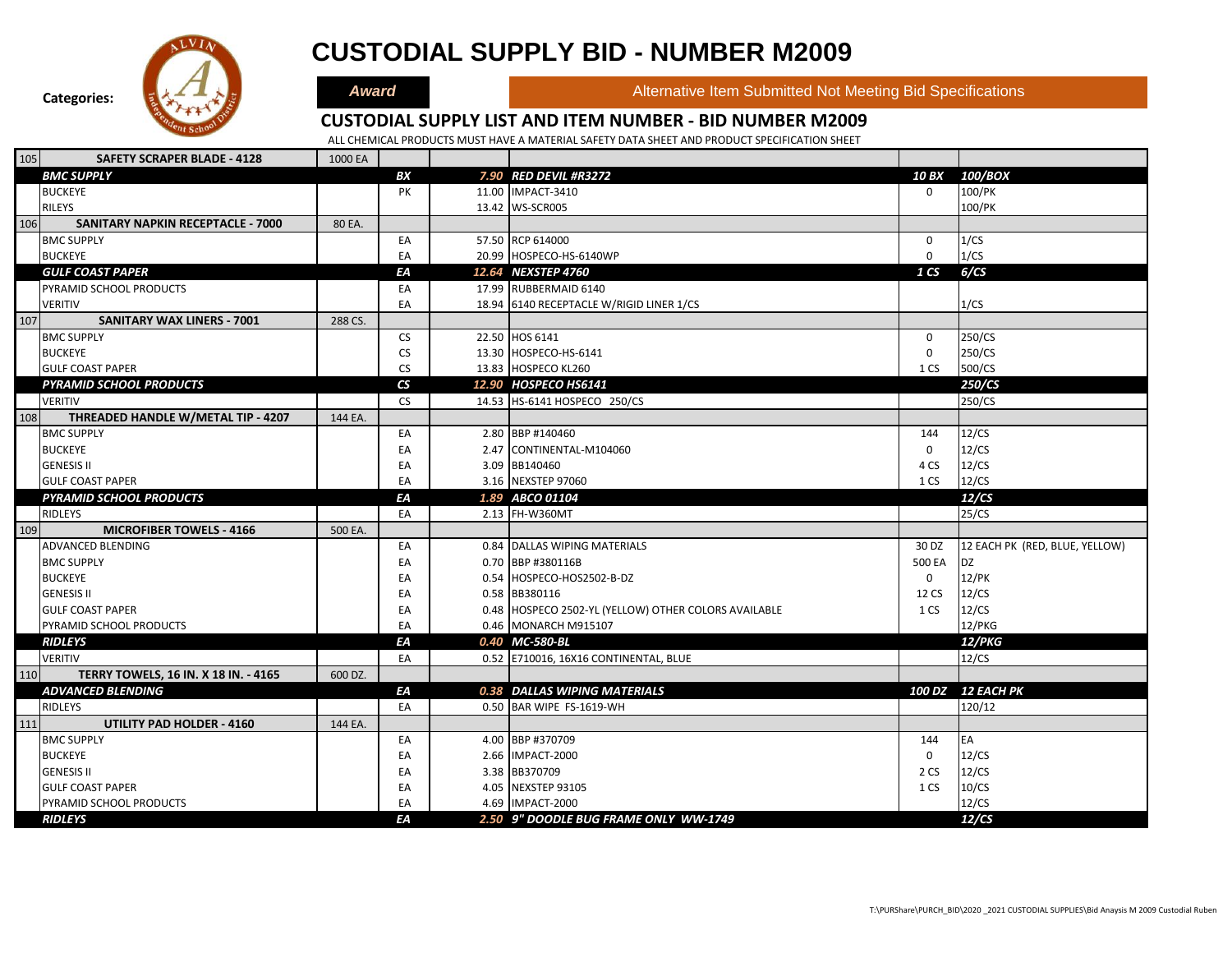

## **CUSTODIAL SUPPLY BID - NUMBER M2009**

**Award Alternative Item Submitted Not Meeting Bid Specifications** 

#### **CUSTODIAL SUPPLY LIST AND ITEM NUMBER - BID NUMBER M2009**

| 112 | WET FLOOR SIGN CONE - 7106           | 30 EA.    |                          |                                                                    |              |                            |
|-----|--------------------------------------|-----------|--------------------------|--------------------------------------------------------------------|--------------|----------------------------|
|     | <b>BMC SUPPLY</b>                    |           | EA                       | 6.90 BBP #155025 25" HIGH                                          | <b>30 EA</b> | EA.                        |
|     | <b>BUCKEYE</b>                       |           | EA                       | 21.76 O'CEDAR-96993                                                | $\mathbf 0$  | 6/CS                       |
|     | <b>GENESIS II</b>                    |           | EA                       | 14.68 BB155025                                                     | 3CS          | 3/CS                       |
|     | <b>GULF COAST PAPER</b>              |           | EA                       | 22.24 NEXSTEP 96993                                                | 1 CS         | 6/CS                       |
|     | PYRAMID SCHOOL PRODUCTS              |           | EA                       | 14.99 RUBBERMAID FG 6276                                           |              | 5/CS                       |
|     | <b>RIDLEYS</b>                       |           | ΕA                       | 12.50 ENGLISH/SPANISH WF-1000 36"                                  |              | 6/CS                       |
|     | <b>VERITIV</b>                       |           | EA                       | 15.15 6276-77 YEL SAFETY CONE, 36" RUBBERMAID                      |              |                            |
|     |                                      |           |                          | <b>CUSTODIAL PAPER GOODS</b>                                       |              |                            |
| 113 | <b>TOILET TISSUE - 6102</b>          | 1404 CS.  |                          |                                                                    |              |                            |
|     | <b>BMC SUPPLY</b>                    |           | <b>CS</b>                | 35.00 MORCON M2000 (1 PLY, 4.25 X 4.75, 2000 SHEETS PER ROLL)      | 100          | 24 ROLL/CS 30 CS/PALLET    |
|     | <b>BUCKEYE</b>                       |           | <b>CS</b>                | 30.05 GEORGIA PACIFIC-19374                                        | $\mathbf 0$  | 18 ROLLS/CS                |
|     | <b>GULF COAST PAPER</b>              |           | $\mathsf{CS}\phantom{0}$ | 30.00 GEORGIA PACIFIC-19374                                        | 396          | <b>18 ROLLS/CS</b>         |
|     | <b>VERITIV</b>                       |           | <b>CS</b>                | 30.67 19374 GEORGIA PACIFIC (WORK W/REP TO CUBE TRUCK)             |              | 18 ROLLS/CS                |
| 114 | KITCHEN TOWELS - 6101                | 192 CS.   |                          |                                                                    |              |                            |
|     | <b>BMC SUPPLY</b>                    |           | <b>CS</b>                | 25.00 BUNZL 0007 (12 ROLLS/250 SHEETS)                             | 100          | 12 ROLLS/CS 20CS/PALLET    |
|     | <b>GULF COAST PAPER</b>              |           | <b>CS</b>                | 23.97 GEORGIA PACIFIC 28290 (250 SHEETS/ROLL)                      | 1 CS         | 12 ROLLS/CS                |
|     | <b>RIDLEYS</b>                       |           | $\mathsf{CS}\phantom{0}$ | 23.50 KITCHEN TOWEL 250 SHEETS PER ROLL                            |              | <b>12 ROLL/CS</b>          |
|     | <b>VERITIV</b>                       |           | CS.                      | 21.54 27385 GP (COMBINE W/TOWEL TISSUE- FOR TOTAL CUBE TRUCK)      |              | 85SH/RL 30RL/CS            |
| 115 | <b>MULTI-FOLD PAPER TOWEL - 6105</b> | 200 CS.   |                          |                                                                    |              |                            |
|     | <b>BMC SUPPLY</b>                    |           | <b>CS</b>                | 19.00 BUNZL 0012 (16/250 TOWELS-BROWN)                             | 100          | 4000 TOWELS/CS 30CS/PALLET |
|     | <b>GULF COAST PAPER</b>              |           | <b>CS</b>                | 17.75 NPS CORP 21250                                               | 1 CS         | 16 PKG OF 250/CS=4000      |
|     | <b>RIDLEYS</b>                       |           | $\mathsf{CS}\phantom{0}$ | 17.64 410164 MULTI - FOLD TOWEL                                    |              | 4000/CS                    |
|     | <b>VERITIV</b>                       |           | <b>CS</b>                | 20.65 24590 MF TOWEL (WORK W/REP TO CUBE TRUCK) DIRECT DROP ONLY   |              | 4000/CS                    |
| 116 | <b>BROWN ROLL TOWELS - 6103</b>      | 2310 CS.  |                          |                                                                    |              |                            |
|     | <b>BMC SUIPPLY</b>                   |           | <b>CS</b>                | 24.30 BUNZL 0004 (7.875" X 800FT., 6 ROLLS/CS)                     | 100          | 6 ROLL/CS 20CS/PALLET      |
|     | <b>BUCKEYE</b>                       |           | <b>CS</b>                | 35.61 GEORGIA PACIFIC-26480                                        | $\mathbf 0$  | 6 ROLL/CS                  |
|     | <b>GULF COAST PAPER</b>              |           | $\mathsf{CS}\phantom{0}$ | 35.50 GEORGIA PACIFIC-26480                                        | 825          | <b>6 ROLL/CS</b>           |
|     | <b>VERITIV</b>                       |           | <b>CS</b>                | 36.33 26480 GP SOFPULL (WORK W/REP TO CUBE TRUCK) DIRECT DROP ONLY |              |                            |
|     |                                      |           |                          | <b>CUSTODIAL TRASH BAGS</b>                                        |              |                            |
| 117 | PLASTIC BAGS, HEAVY WEIGHT, 200/P    |           |                          |                                                                    |              |                            |
|     | 55 GALS - 7103                       | 1,008 CS. |                          |                                                                    |              |                            |
|     | ADVANCED BLENDING                    |           | <b>CS</b>                | 14.22 PINNACLE                                                     | 128 CS       | 200/CS 60 CS/PALLET        |
|     | <b>BMC SUPPLY</b>                    |           | <b>CS</b>                | 15.25 BMC 4248 HID (16 MIL) 43" X 48"                              | 120 CS       | 200/CS                     |
|     | <b>CENTRAL POLY</b>                  |           | <b>CS</b>                | 13.80 APPROVED SAMPLE                                              | $\mathbf 0$  | 200/CS                     |
|     | <b>RILEYS</b>                        |           | CS                       | 13.35 HCR47HC COLONIAL                                             |              | 200/PK                     |
|     | INTERBORO PACKAGING CORP.            |           | <b>CS</b>                | 17.34 INT-4348-XH                                                  | $\mathbf 0$  | 200/CS                     |
|     | <b>GULF COAST PAPER</b>              |           | <b>CS</b>                | 14.40 BERRY PLASTICS 4N434816N                                     | 1 CS         | 200/CS                     |
|     | <b>UNIPAK</b>                        |           | <b>CS</b>                | 13.40 UPC GET SAMPLE                                               | $\mathbf 0$  |                            |
|     | <b>VERITIV</b>                       |           | <b>CS</b>                | 16.58 620908/HR434816N CAN LINER (DIRECT DROP SHIP-WRK W/REP)      |              | 200/CS                     |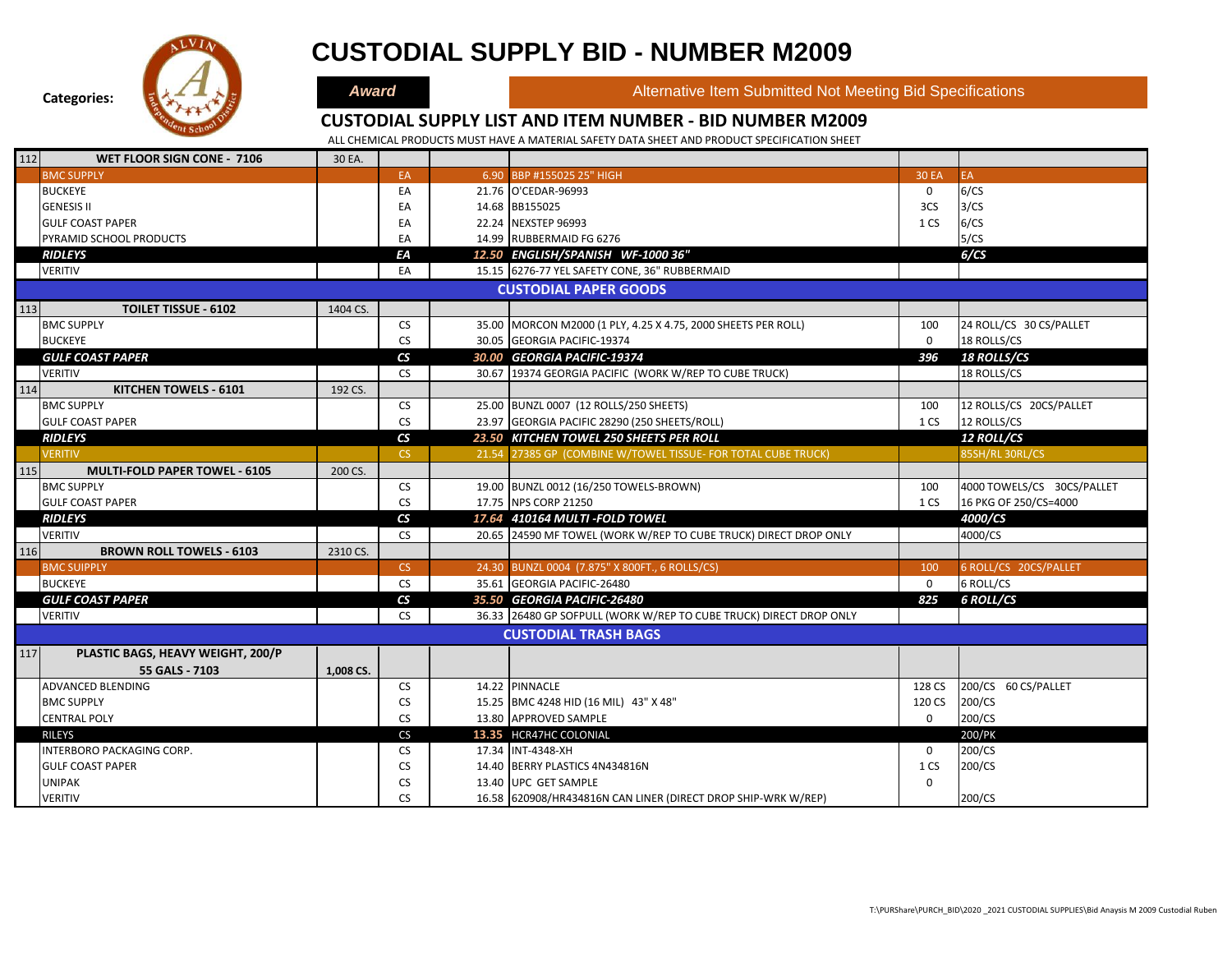

|     | <b>RIDLEYS</b>                           |          | EA                       |           | 318.75 UTITLTIY CART DUC12                                       | EA              | EA            |  |
|-----|------------------------------------------|----------|--------------------------|-----------|------------------------------------------------------------------|-----------------|---------------|--|
|     | PYRAMID SCHOOL PRODUCTS                  |          | EA                       |           | 159.98 RUBBERMAID FG4520                                         |                 | EA            |  |
|     | <b>UTILITY - 7300</b>                    | 4 EA.    |                          |           |                                                                  |                 |               |  |
| 122 | <b>TRASH CONTAINER- CART</b>             |          |                          |           |                                                                  |                 |               |  |
|     |                                          |          |                          |           | <b>TRASH CONTAINERS</b>                                          |                 |               |  |
|     | <b>VERITIV</b>                           |          | <b>CS</b>                |           | 17.65 619316/HR243308 24X33 8MIC (DIRECT DROP SHIP-WRK W/REP)    |                 | 1000/CS       |  |
|     | <b>UNIPAK</b>                            |          | CS                       | 13.50 UPC |                                                                  |                 |               |  |
|     | <b>GULF COAST PAPER</b>                  |          | $\mathsf{CS}\phantom{0}$ |           | 12.00 BERRY PLASTICS LN 243308N                                  | 1 <sub>CS</sub> | 1000/CS       |  |
|     | INTERBORO PACKAGING CORP.                |          | <b>CS</b>                |           | 10.72 INT-2433-MEDIUM                                            | $\Omega$        | 500/CS        |  |
|     | <b>RILEYS</b>                            |          | <b>CS</b>                |           | 10.60 ASD24338N COLONIAL                                         |                 | 500/PK        |  |
|     | <b>CENTRAL POLY</b>                      |          | <b>CS</b>                | 11.90     |                                                                  | $\Omega$        | 500/CS        |  |
|     | <b>BMC SUPPLY</b>                        |          | <b>CS</b>                |           | 14.99 BMC 2433 HDPE (8 MIL)                                      | 120 CS          | 500/CS        |  |
|     | ADVANCED BLENDING                        |          | <b>CS</b>                |           | 6.99 PINNACLE                                                    | 128 CS          | 500/CS        |  |
|     | <b>CLASSROOM 500/P - 7102</b>            |          |                          |           |                                                                  |                 |               |  |
| 121 | <b>MEDIUM WEIGHT PLASTIC BAGS</b>        | 2816 CS. |                          |           |                                                                  |                 |               |  |
|     | <b>VERITIV</b>                           |          | <b>CS</b>                |           | 18.45 619781/HR2433011N 33X40 11MIC (DIRECT DROP SHIP-WRK W/REP) |                 | 500/CS        |  |
|     | <b>UNIPAK</b>                            |          | <b>CS</b>                | 7.50 UPC  |                                                                  |                 |               |  |
|     | <b>GULF COAST PAPER</b>                  |          | <b>CS</b>                |           | 18.38 BERRY PLASTICS HR 334011N                                  | 1 CS            | 500/CS        |  |
|     | <b>RILEYS</b>                            |          | <b>CS</b>                |           | 9.10 ASD304410N COLONIAL                                         |                 | 250/PK        |  |
|     | INTERBORO PACKAGING CORP.                |          | <b>CS</b>                |           | 8.18 INT-30443-MEDIUM 8B                                         | $\Omega$        | 250/CS        |  |
|     | INTERBORO PACKAGING CORP.                |          | <b>CS</b>                |           | 9.14 INT-3044-MEDIUM 8A                                          | 0               | 250/CS        |  |
|     | <b>CENTRAL POLY</b>                      |          | <b>CS</b>                | 11.10     |                                                                  | $\Omega$        | 250/CS        |  |
|     | <b>BMC SUPPLY</b>                        |          | <b>CS</b>                |           | 8.64 BMC 3044 HDPE (10 MIL)                                      | 120 CS          | 250/CS        |  |
|     | <b>ADVANCED BLENDING</b>                 |          | $\mathsf{CS}\phantom{0}$ |           | 7.24 PINNACLE                                                    |                 | 128 CS 250/CS |  |
|     | <b>HALFMOON 250/P</b>                    |          |                          |           |                                                                  |                 |               |  |
| 120 | <b>MEDIUM WEIGHT PLASTIC BAGS - 7105</b> | 784 CS.  |                          |           |                                                                  |                 |               |  |
|     | <b>VERITIV</b>                           |          | <b>CS</b>                |           | 6.57 LSR1717LB (DIRECT DROP SHIP-WRK W/REP)                      |                 | 1000/CS       |  |
|     | <b>UNIPAK</b>                            |          | <b>CS</b>                | 9.00 UPC  |                                                                  |                 |               |  |
|     | <b>GULF COAST PAPER</b>                  |          | <b>CS</b>                |           | 6.54 BERRY PLASTICS LSR 1717 LB                                  | 1 CS            | 1000/CS       |  |
|     | <b>INTERBORO PACKAGING CORP.</b>         |          | $\overline{\mathsf{c}}$  |           | 6.34 INT-1718-R                                                  | 0               | 1000/CS       |  |
|     | <b>CENTRAL POLY</b>                      |          | <b>CS</b>                | 10.90     |                                                                  | $\mathbf 0$     | 1000/CS       |  |
|     | <b>BMC SUPPLY</b>                        |          | <b>CS</b>                |           | 7.30 BMC 1317 HDPE (.4 MIL)                                      | 120 CS          | 1000/CS       |  |
|     | ADVANCED BLENDING                        |          | <b>CS</b>                |           | 8.83 PINNACLE                                                    | 128 CS          | 1000/CS       |  |
| 119 | LIGHT WEIGHT PLASTIC BAGS 1000/P - 7101  | 100 CS.  |                          |           |                                                                  |                 |               |  |
|     | <b>VERITIV</b>                           |          | <b>CS</b>                |           | 14.46 VLH4348 - 16N 42X47 (DIRECT DROP SHIP-WRK W/REP)           |                 | 200 CS        |  |
|     | <b>UNIPAK</b>                            |          | <b>CS</b>                |           | 11.80 UPC GET SAMPLE                                             | $\overline{0}$  |               |  |

**CUSTODIAL SUPPLY BID - NUMBER M2009**

**Categories:**



118 **DRUM LINER, 50/P - 7104 320 CS.**

**Award Alternative Item Submitted Not Meeting Bid Specifications** 

### **CUSTODIAL SUPPLY LIST AND ITEM NUMBER - BID NUMBER M2009**

ALL CHEMICAL PRODUCTS MUST HAVE A MATERIAL SAFETY DATA SHEET AND PRODUCT SPECIFICATION SHEET

**CHEMICALS** 

ADVANCED BLENDING 28 CS 20 CS 20 CS 20 CS 20 CS 20 CS 20 CS 20 CS 30/CS 20 CS 30/CS BMC SUPPLY **Example 20 CS 20 BMC 3848LDPE (3MIL)** 348 X 48" 102 CS 60 CS/PALLET CENTRAL POLY CS 14.30 0 50/CS *INTERBORO PACKAGING CORP. CS 12.32 INT-3848 EX-EX-HVY #6C 0 50/CS*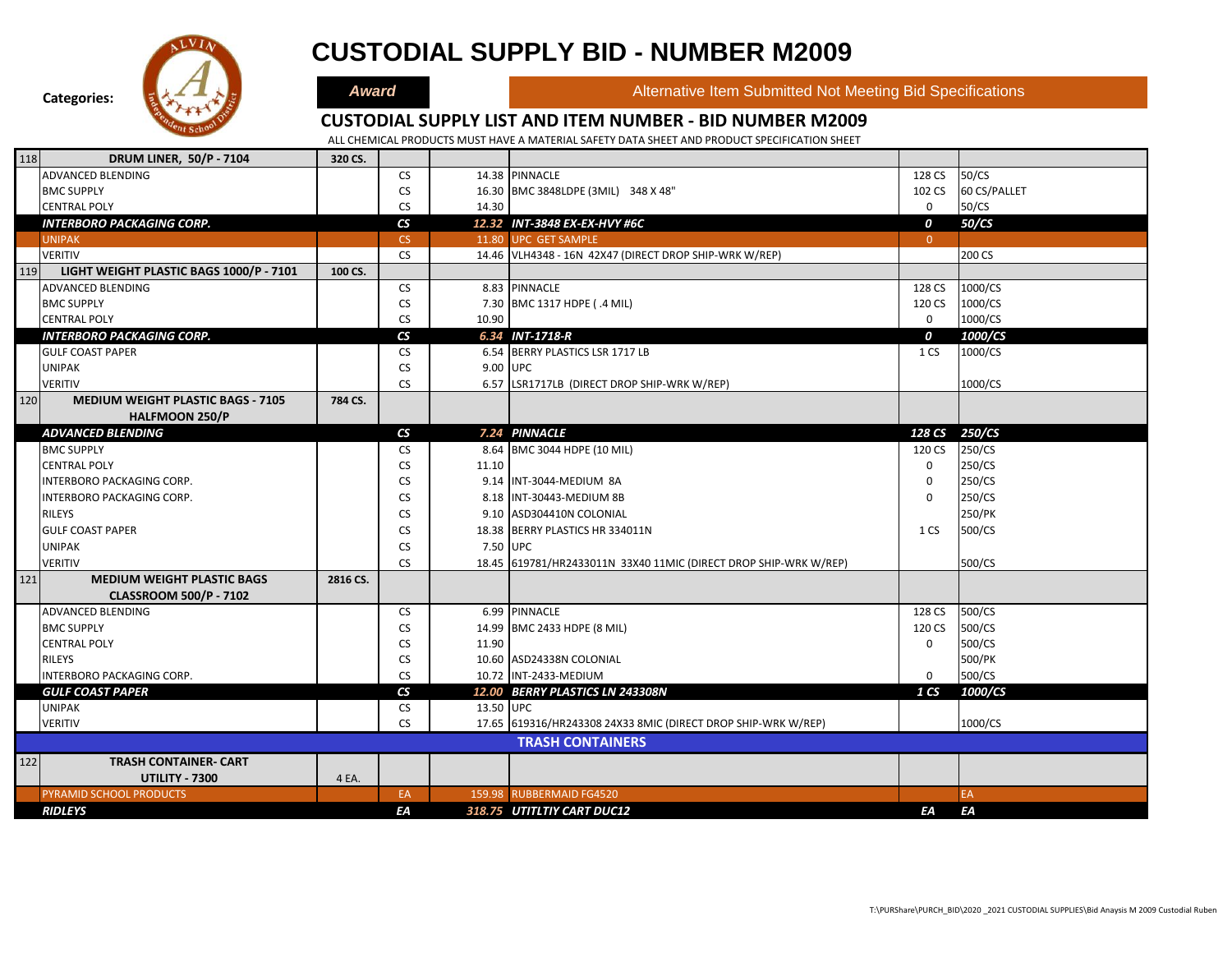

### **CUSTODIAL SUPPLY BID - NUMBER M2009**

**Award Alternative Item Submitted Not Meeting Bid Specifications** 

### **CUSTODIAL SUPPLY LIST AND ITEM NUMBER - BID NUMBER M2009**

| 123 | <b>55 GAL ROLL DOLLY - 6071</b>      | 24 EA     |    |                                                     |              |                  |
|-----|--------------------------------------|-----------|----|-----------------------------------------------------|--------------|------------------|
|     | <b>BMC SUPPLY</b>                    |           | EA | 31.90 HUSKY #1669809                                | 24           | <b>EACH</b>      |
|     | <b>BUCKEYE</b>                       |           | EA | 19.76 IMPACT-7704                                   | 0            | 2/CS             |
|     | <b>GENESIS II</b>                    |           | EA | 31.85 CONTINENTAL 3255-4                            | 12 CS        | 2/CS             |
|     | <b>GULF COAST PAPER</b>              |           | EA | 24.25 FG 26400 BLA RUBBERMAID                       | $\mathbf{1}$ | EA               |
|     | PYRAMID SCHOOL PRODUCTS              |           | EA | 17.98 CONTINENTAL 3255-4                            |              | 2/CS             |
|     | <b>RIDLEYS</b>                       |           | ΕA | 16.66 MORINO WM-D4000 DOLLY FOR GARBAGE CONTAINERS  |              | 6/CS             |
|     | <b>VERITIV</b>                       |           | EA | 23.15 FG264000BLA 6 5/8X18 1/4 RM BRUTE HDPE        |              | 2/CS             |
| 124 | 21 GAL HALF ROUND TRASH - 6000       | 1000 EA.  |    |                                                     |              |                  |
|     | <b>PYRAMID SCHOOL PRODUCTS</b>       |           | ΕA | 36.98 RUBBERMAID FG3520                             |              | 4/CS             |
| 125 | 55 GAL TRASH CONTAINER - 6004        | 24 EA.    |    |                                                     |              |                  |
|     | <b>BMC SUPPLY</b>                    |           | EA | 57.95 HUSKY 55 #1669807                             | 24           | <b>EACH</b>      |
|     | <b>BUCKEYE</b>                       |           | EA | 48.33 IMPACT - 7755-3                               | $\mathbf 0$  | 2/CS             |
|     | <b>GENESIS II</b>                    |           | EA | 39.98 CONTINENTAL 5500GY                            | 8 CS         | 3/CS             |
|     | <b>GULF COAST PAPER</b>              |           | EA | 51.54 RUBBERMAID F6265500 GRAY                      | 1 CS         | 3/CS             |
|     | PYRAMID SCHOOL PRODUCTS              |           | EA | 38.98 RUBBERMAID2655                                |              | 3/CS             |
|     | <b>RIDLEYS</b>                       |           | EA | 72.22 MORINO WM-PR55555-G 55 GAL GARBAGE CONTAINER  | 1 CS         | 3/CS             |
|     | <b>VERITIV</b>                       |           | EA | 37.41 CONTINENTAL HUSKEE 550GL GRAY                 |              | 3/CS             |
|     | 126 WASTE BASKET CLASSROOM - 6002    | 144 EA    |    |                                                     |              |                  |
|     | <b>BMC SUPPLY</b>                    |           | EA | 13.80 RUBBERMAID #295700BK BLACK                    | $\mathbf 0$  | EA               |
|     | <b>GENESIS II</b>                    |           | EA | 6.23 CONTINENTAL 4114BK                             | 6 CS         | 12/CS            |
|     | <b>GULF COAST PAPER</b>              |           | EA | 6.35 BOARDWALK BWK41QTWBBLA                         | 1 CS         | 12/CS            |
|     | <b>PYRAMID SCHOOL PRODUCTS</b>       |           | ΕA | 5.69 RUBBERMAID 2957                                |              | 12/CS            |
|     | RIDLEYS                              |           | EA | 7.22 MORINO WM-PS038 WASTE BASKET-BLACK-41 QT/35.91 | $\mathbf{1}$ | 10/CS            |
|     | <b>VERITIV</b>                       |           | EA | 6.05 957, 41 1/4 QT RUBBERMAID, BEIGE               |              | 12/CS            |
|     |                                      |           |    | <b>VACUUM BAGS</b>                                  |              |                  |
| 127 | <b>VACUUM CLEANER BAG, BACK PK</b>   | 1,000 EA. |    |                                                     |              |                  |
|     | <b>PRO TEAM - 5708</b>               |           |    |                                                     |              |                  |
|     | <b>GENESIS II</b>                    |           | EA | 0.79 GENESIS GK-S-COACH PRO                         | 2 CS         | 10 PKG/CS        |
|     | <b>GULF COAST PAPER</b>              |           | EA | 1.40 PRO TEAM 107313                                | 1 PK         | 10/PK            |
|     | <b>RIDLEYS</b>                       |           | EA | 0.70 107313                                         | 1 PK         | <b>10/PK</b>     |
| 128 | <b>VACUUM CLEANER BAG, CASTEX</b>    | 500 EA.   |    |                                                     |              |                  |
|     | <b>LITE TRACK - 5720</b>             |           |    |                                                     |              |                  |
|     | <b>GENESIS II</b>                    |           | ΕA | 0.57 GENESIS GK-LIT TRAC                            | 2CS          | <b>10 PKG/CS</b> |
|     | <b>RIDLEYS</b>                       |           | EA | 0.75 CASTEX165CAS                                   | 1            | 10/PK            |
| 129 | <b>VACUUM CLEANER BAG</b>            | 500 EA.   |    |                                                     |              |                  |
|     | KC-165 - 5710                        |           |    |                                                     |              |                  |
|     | <b>GENESIS II</b>                    |           | ΕA | 0.58 GENESIS GK-F & G10                             | 2 CS         | <b>10 PKG/CS</b> |
|     | <b>RIDLEYS</b>                       |           | EA | 0.80 KENT 216SW                                     | 1            | 9/PK             |
| 130 | VACUUM CLEANER BAG, NSS PACER - 5704 | 2,000 EA. |    |                                                     |              |                  |
|     | <b>GENESIS II</b>                    |           | FΑ | 0.59 GENESIS GK-P12/15UE                            | 5 CS         | <b>10 PKG/CS</b> |
|     | <b>RIDLEYS</b>                       |           | EA | 1.72 NSS 9691911                                    | 1            | 10/PK            |
|     |                                      |           |    |                                                     |              |                  |